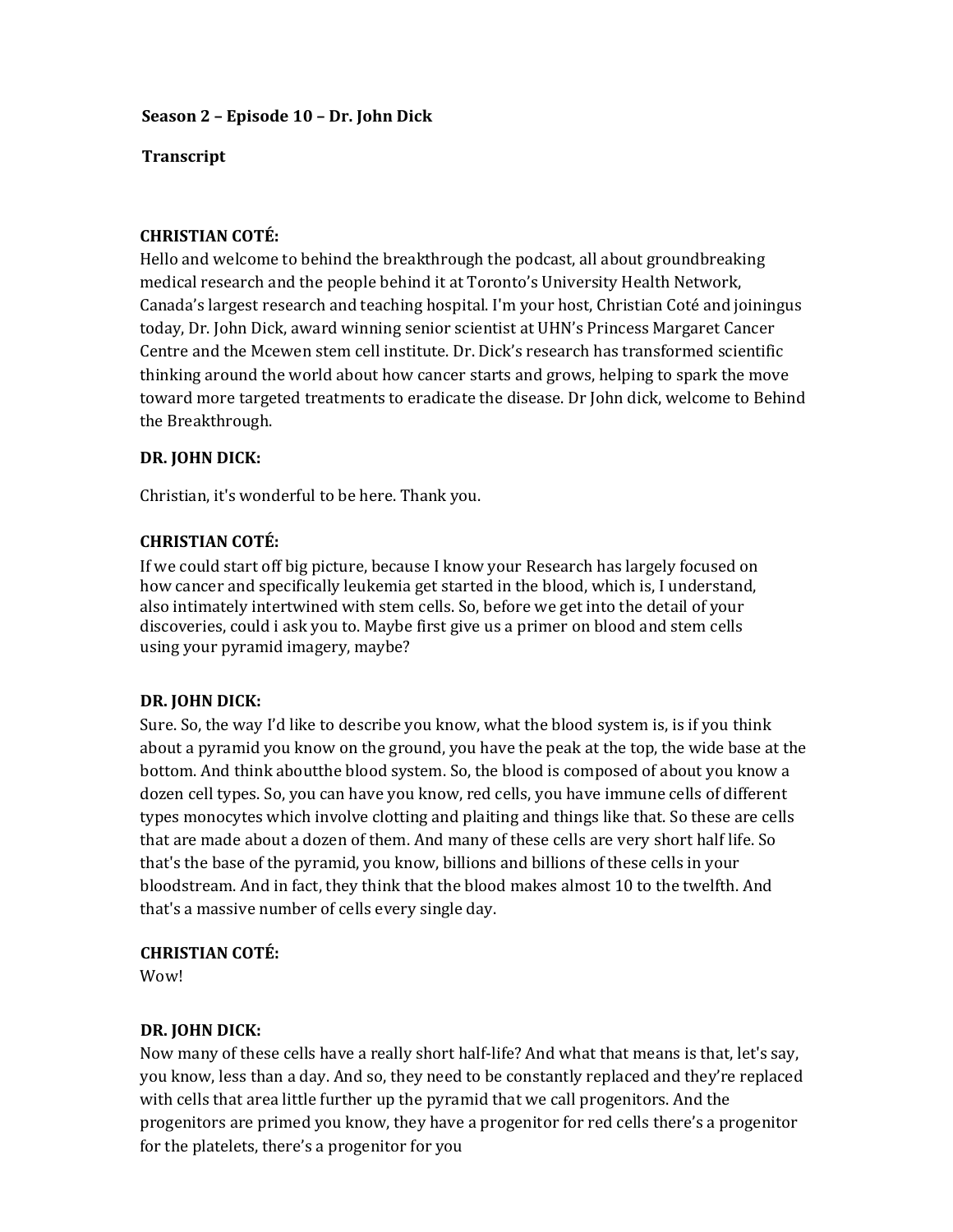Know, immune cells and so forth. And so, these progenitor sense that there is a need and they get activated and they proliferate like mad and differentiate, that means that they end up making you know, a mature redblood cell, for example.

And so those cells do that job on a you know, on an ongoing basis. But of course, when those cells are gone, they need to be replaced by cells that are further up the pyramid. And ultimately, the whole system is driven from stem cells that are at the very apex of that pyramid. Now, again, as we go up the pyramid, the frequency of these cells you know, reduce it. So that, for example, the frequency of the progenitor is you know, maybe one in a hundred. So, one percent of all blood cells or those progenitors further up the pyramid, it's point one percent. And youget to the stem cell, it's like the needle in the haystack. The stem cell is something you know, like perhaps one in a hundred thousand cells or so is a blood stem cell in the system. And so this is the blood system is driven from stem cells to the very top.

# **CHRISTIAN COTÉ:**

Can I just ask you, john, that needle in the haystackoriginating stem cell, what's the shelf life of that stem cell?

# **DR. JOHN DICK:**

Probably a lifetime. You know, it's been studied best in the mouse. And you can take a single blood stem cell transplant it into a mouse. And I'll explain a transplantation in a second transplant in a mouse, and it will regenerate the blood of that mouse for its lifetime. You could take cells from that mouse transplant into another mouse and that stem cell will have self renewed and it will also regenerate blood for another mouse. And it can do that a couple of cycles. And so, asingle blood stem cell has an enormous capacity beyond a single life, so to speak. At least that's the context in the mouse. I mean, the human, we don't know, but you know, we think that they last a lifetime.

# **CHRISTIAN COTÉ:**

So, your research, in essence, focuses on how healthystem cells are responsible for generating new blood cells and can transform into cancerous stem cells. So, I'm curious, when you first arrived on the scene as a young researcher in Toronto back in the mid 80s, what were you seeing as the gaps in knowledge of stem cell and leukemia? What did you know and not know?

# **DR. JOHN DICK:**

so, everything we knew about blood stem cells, the normalblood stem cells, you know, was based on the pioneering experiments of till and Mcculloch, these tremendous pioneers of this field who carried out the seminal work in the early 1960s where they basically you know, ushered in the era of modern stem cell research. So, how do you study stem cells right? They're really rare. And you know, it was true in 1960 and it's true actually today. It's really hard to grow a blood stem cell ina lab dish. And the towering achievement of what, till and Mcculloch did in 1961 was that they figured out that you could actually study blood stem cells by transplanting them from one mouse into another mouse.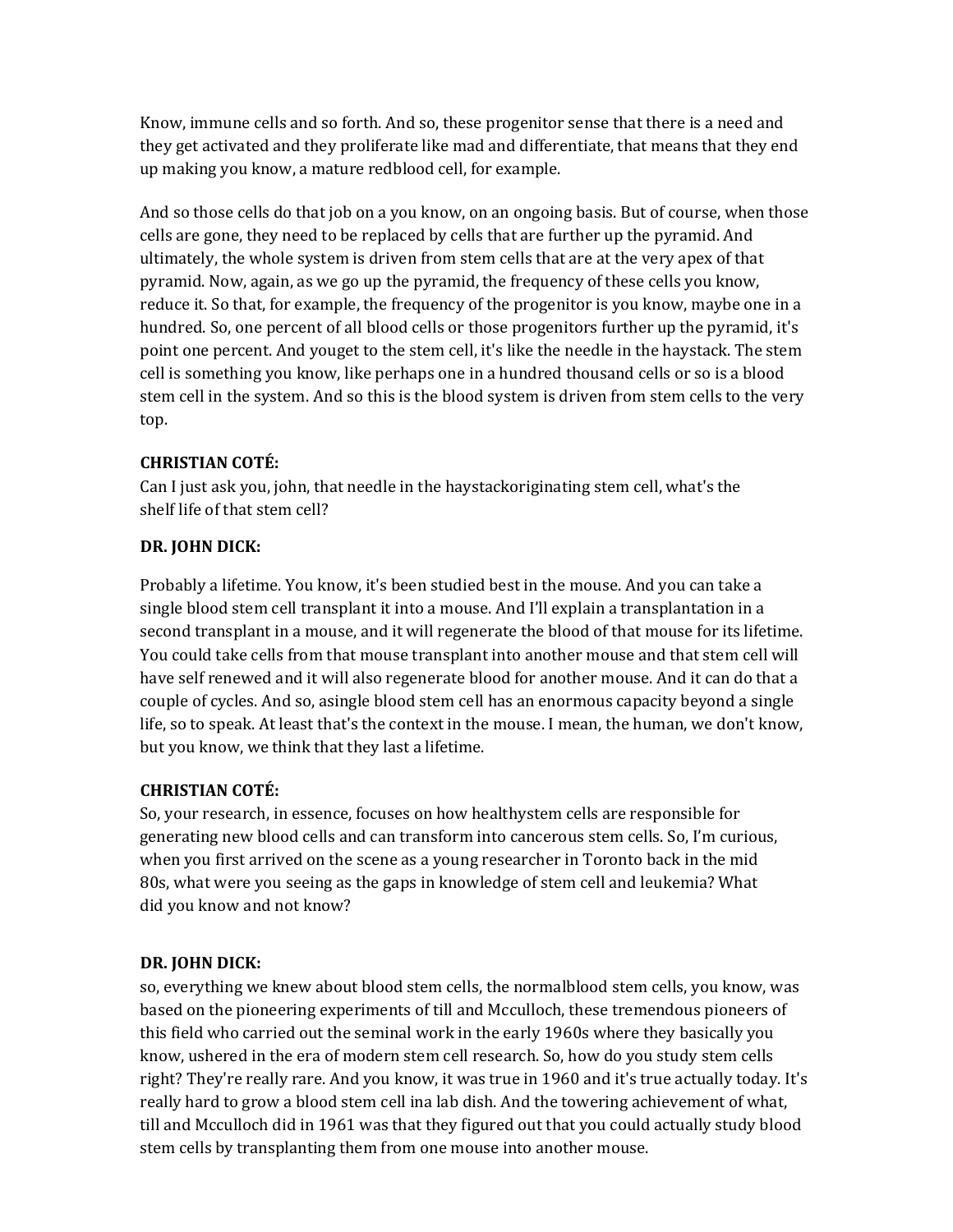Now, what you do is you irradiate a mouse. If you give a certain dose of radiation, the blood is the most replicative tissue in the body, and that makes them very sensitive to radiation. So, if you give a dose of radiation in eight days, that mouse is going to die because it doesn't have any blood.Now you can take cells from another mouse of the same species, and it's not going to reject it because you're not crossing any immune barrier, take cells from one mouse bone marrow cells from one mouse, transplant them into that mouse that's going to die in eight days, the day after radiation, transplant them into the bloodstream. And the stem cells, it turns out, from the donor mouse will regrow the blood system in a mouse.

And so, this idea that you can study blood stem cells by watching what they do and what they do is to regrow the blood system. And that's what they use to figure out what was a blood stem cell. And that set off the cascade of you know, research for the from 1961 until today, really, i would say the modern era of stem cell research. So, everything we knew when i started my work in the mid 1980s was based on what the mouse stemcells do.

And so, we inferred that that's what most stem cells do in all other organisms, including humans. Now, what was known by the time i started was that you can take a human, give them high doses of radiation or highdoses of chemotherapy, and you could to kill off their cancer cells. That's a big armament of cancer therapy. And you could take donor stemcells and transplant them in from somebody who was related. And they won't cause a rejection. Those cells will regrow. And so, we knew that you know, there were cells there. They must be stem cells because theyregrow in the blood system. But we couldn't put our finger on we don't know what they looked like.

And so, at the time, i started the only assays that were available, that ismethods to test cells that have some kind of proliferative ability was called a colony assay or a colony forming assay. So, this is where you take bone marrow cells. You put them into gelatin essentially with a whole bunch of goodies. And what will happen is that there are cells that we call progenitors, which will grow colonies in that gelatin. You could look under a microscope and say, oh, that's a colony composed ofjust red cells, or there's a colony composed of just you know certain kinds of white cells. And over time, you know, many investigators had worked out what we thought these progenitors were.

But the problem was that you couldn't be sure that these were blood stem cells. They were could be just these progenitor cells. Remember mypyramid, they could be partway up the pyramid, but not necessarily at the peak. And so, based on the idea that in the mouse system, the only cellthat is a true stem cell is one that can regrow the blood system. If you transplant it led to the idea that you know maybe that's something we could test in the human system. But of course, you can't do experiments on people, right. Nobody wants to volunteer for my experiments. And so,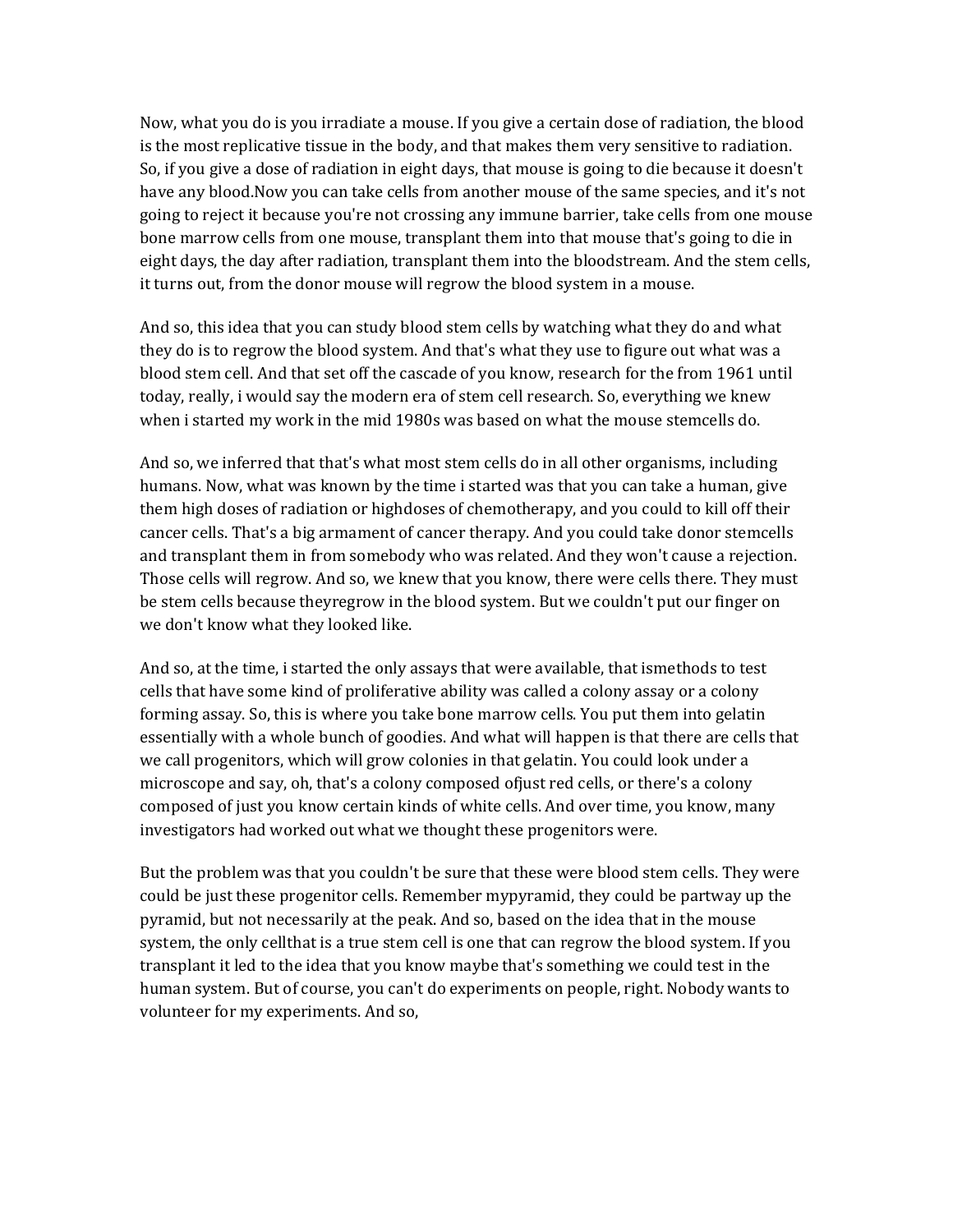What happened was that i had a colleague in Toronto, Bob Phillips, whodid, pioneering work on a mouse called a skid mouse. This is an immune deficient mouse.

So, I don't know, people might remember, remember the bubble boy? And heused to remember, this is a boy who was born with an immune deficiency. And basically, you know, you're very susceptible to infections and this child is going to die very young. And so, they had this whole module set up for the moonshot because they weren't sure what kind of bugs astronauts would come back to. And they set up this whole big rooms of clean rooms so you wouldn't spread any bugs around. And so, they weren't using them because they didn't realize astronauts didn't need this, when they came back and they put the bubble boy in that room because they kept him in a sterile environment.

So, bob had a mouse equivalent of that disease. So, these mice didn't have t cells and b cells, which are the main armaments of your immune system.

#### **CHRISTIAN COTÉ:**

Right.

## **DR. JOHN DICK:**

You know, it's one of those quirks. I was talking to a postdoc one night. We were just brainstorming about a couple of different ideas. And they'll relate to something we're going to talkabout in a second, which is leukemia.

And we just had this idea and I don't whether it's his idea or my idea, I thinkit was just collectively us, because he had gone to a talk that day and somebody had talked about transplanting rat cells into immune deficientmice. So, you could have a rat into a mouse. So, the idea was, well, what if we could take human cells and put them in a mouse? And I knew that that wouldn't work because, of course, you know, a mouse has an immune system and it's going to reject the human cells. But I knew that bob had this really, really good immune deficient mouse. And i went to him and I said, bob, what do you think about if we put human cells into a mouse? Andhe said, you know, john, it's not going to work. In 1961, or '62 or '63. Many people after till and Mcculloch's pioneering experiments tried to put human cells into an irradiated mouse and nothing you know, nothing happened. But, of course, you know, I said, but, bob, there's an immune barrier there.

And so, that led to these experiments that we ended up doing where we ended up getting his mice, putting human cells. And it turns out there's enough complementarity between what a human cell needs and what a mouse can provide. And so, now we had mice running around that had a little bit of the mouse's blood actually being human. They were human cells that were growing in in the mouse examples. And so, this set off thebeginning of this idea that you can actually study human stem cells by watching what they do, and you're not encumbered by the you know, complications of doing clinical research and actual people.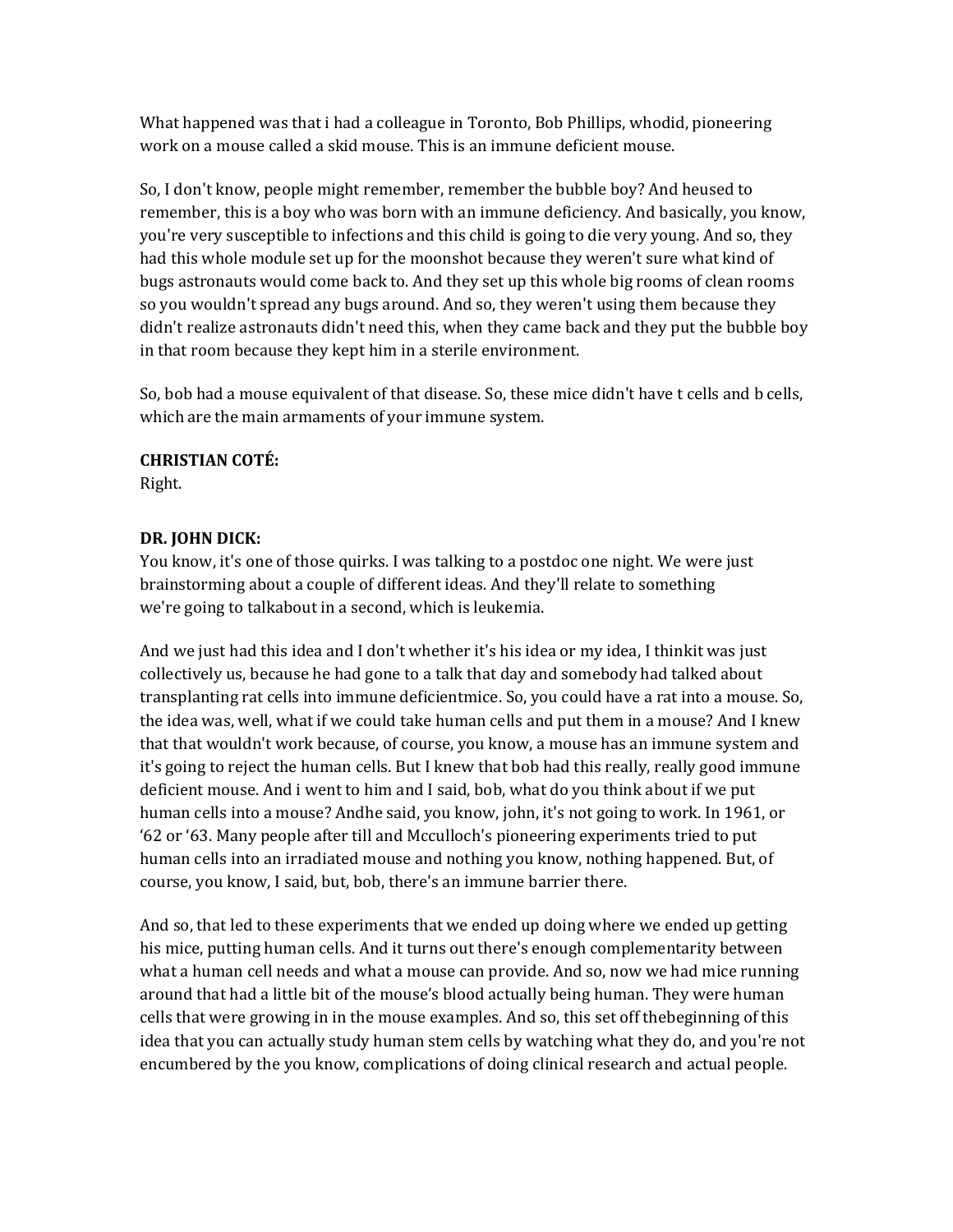### **CHRISTIAN COTÉ:**

so, let's turn to one of your first major discoveries, which is going back, i understand, to early 90s, like around '94 when youidentified the stem cell that causes leukemia. Can you talk to us about that finding?

### **DR. JOHN DICK:**

sure. So, when i set my lab up, you need to understand thecontext of what was happening in the field at the time?

### **CHRISTIAN COTÉ:**

absolutely.

### **DR. JOHN DICK:**

 so, there are two big rushes. The big rush in cancer research in general was the discovery of oncogene right, the idea of, cancer causing genes, that we have embedded in the DNA of a cancer cell,one of our normal genes that's gone bad.

## **DR. JOHN DICK:**

right.

## **DR. JOHN DICK:**

and these are genes that control growth. They can either cause cells to grow too much or they don't die enough and so forth. Andso, this was the big discovery and sort of the early, late 1970s, early 1980s, many people were discovering these oncogenes. And so, the big push in cancer research was let's find cancer causing genes. So, these are genes that became they're normal genes that became mutated and that set off the cascade of cancer growth. And so, people were studyingyou know, these oncogene mutations. They were starting to be discovered for leukemias. Now, i had done my post-doctoral research in the lab of dr. Alan bernstein at the Ontario Cancer Institute, Princess Margaret Hospital, on gene transfer. So gene transfer was just discovered in that time.

In fact, i would say some of our work led to that whole feel. Right. The idea that there are people who have genes that are defective for you can think about immune deficiency, the boy who had a deficiency of their immune cells, there's a gene that's missing. There's a disease called thalassaemia or sickle cell anemia. These are diseases of red cells, a single gene that you can think about replacing that gene in the blood cells of that person. And so, there was a big impetus to take viral vectors, to harness viruses. They're just cousins, if you like, of the hiv virus. You can engineer in any gene. You put a human gene into them. These are very infectious, and you can infect them into the blood cells of a person.

And so, the beauty of this was that you could take blood stem cells froma person who needs some deficiency. You could then put the gene that they're missing back into their cells and then give them their own cells back. So, the beauty is that you harness the power of blood stem cells toregrow the blood system. And you don't have to worry about immune rejection because they're your own cells in your own perfect match to yourself. So this was all being developed at that time. I was just setting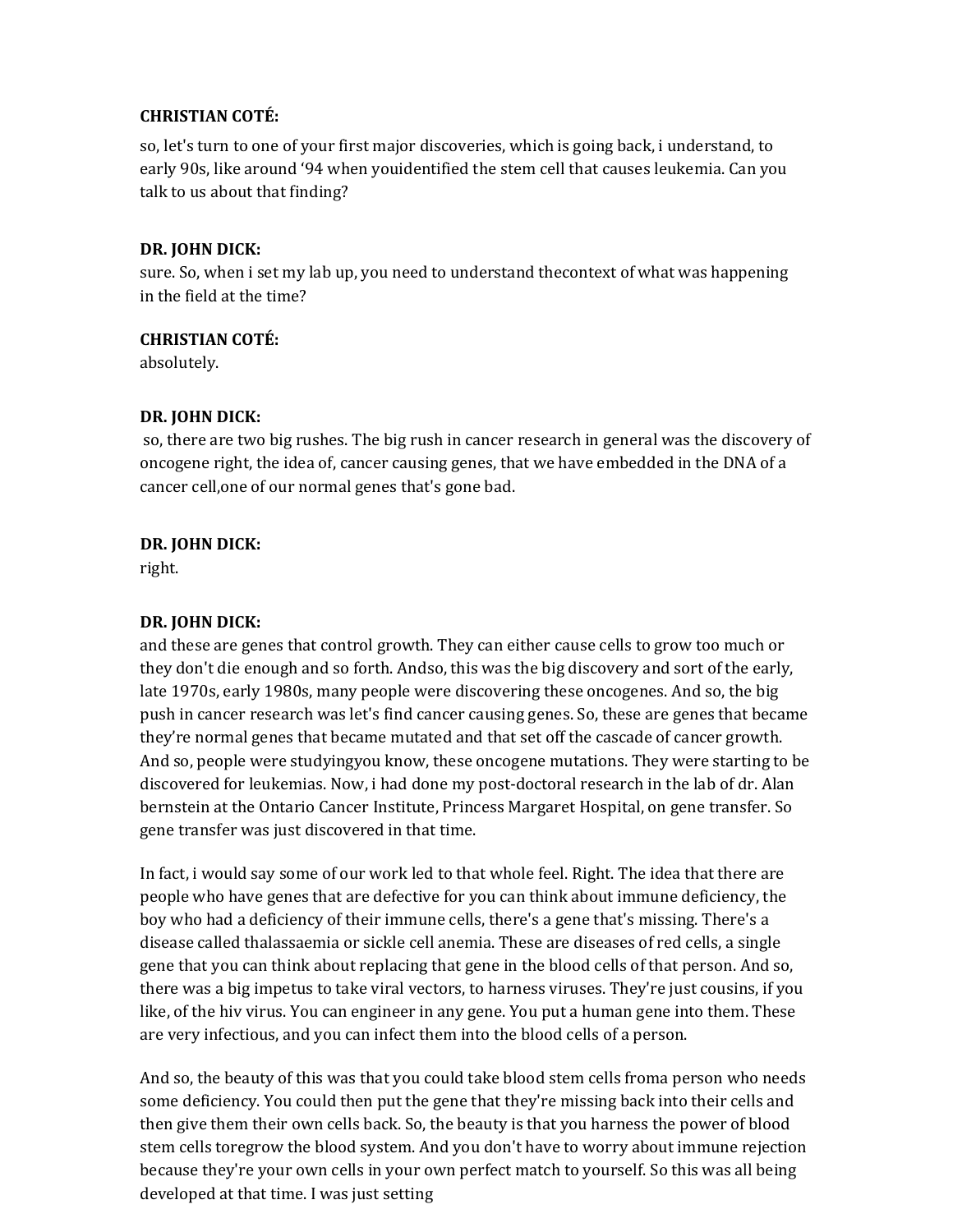Up my lab at the time, and my colleague down the way was somebody who studied oncogenes, Tony Pawson a pioneer of this area.

And so, we thought, you know, let's take our gene transfer technology, put in cancer genes and let's put them into normal blood stem cells and make leukemia. Let's make cancer. Let's study the cancer process, but notin a mouse, but do it in the actual human cells. So that was one of the goals of the experiments that i wanted to start my lab on was to take our technology of doing gene transfer but putting in cancer genes intonormal cells and then watching the leukemia establish. So that was the one side.

But the other side of that experiment was that we wanted to study normal blood stem cells and we had just developed this technology of putting human cells in a mouse. And so, we had this whole program on studying normal blood stem cells. And what we showed was, of course, that the cell that regrows the blood system in a mouse looks like it might be a different kind of cell than any other cell that you know, these progenitor cells that are there. So, what happened was then, as we were thinking about putting, you know, cancer genes into our normalcells, nothing happened. And so, at one point we're thinking, well, what's the problem? Is the problem that we're not getting the gene into these cells properly? You know, all we were doing was we were taking normalblood cells, putting in the cancer genes and then watch them grow in a lab dish.

But we had already known that it's really hard to grow leukemia cells ina lab dish. So, this is one of those big paradoxes, right? You can have a leukemia which is growing rapidly in the bloodstream of a person. It's going to kill the people. You take those same blood cells, put them in a lab dish. It's really, really hard to grow them. And so, because we had this one side where we were already realising that we could grow normal, normal blood cells in a mouse, we said, how about if we just takeleukemia cells and put them in a mouse? Will they grow? If that would work, then what we would do is we would take our normal cells, put on our cancer genes and then put them into our mice, not put them in a lab dish.

**CHRISTIAN COTÉ:** 

right.

## **DR. JOHN DICK:**

and so that was the impetus. So, we weren't thinking about stem cells, leukemia, stem cells. We were thinking about anything like that. It was just very sort of methodical. If we have this, let's do this. Andso, we did these early experiments where we took human leukemia cells and lo and behold, they grow beautifully when we transplant them into our immune deficient mice.

## **CHRISTIAN COTÉ:**

Interesting way to put it.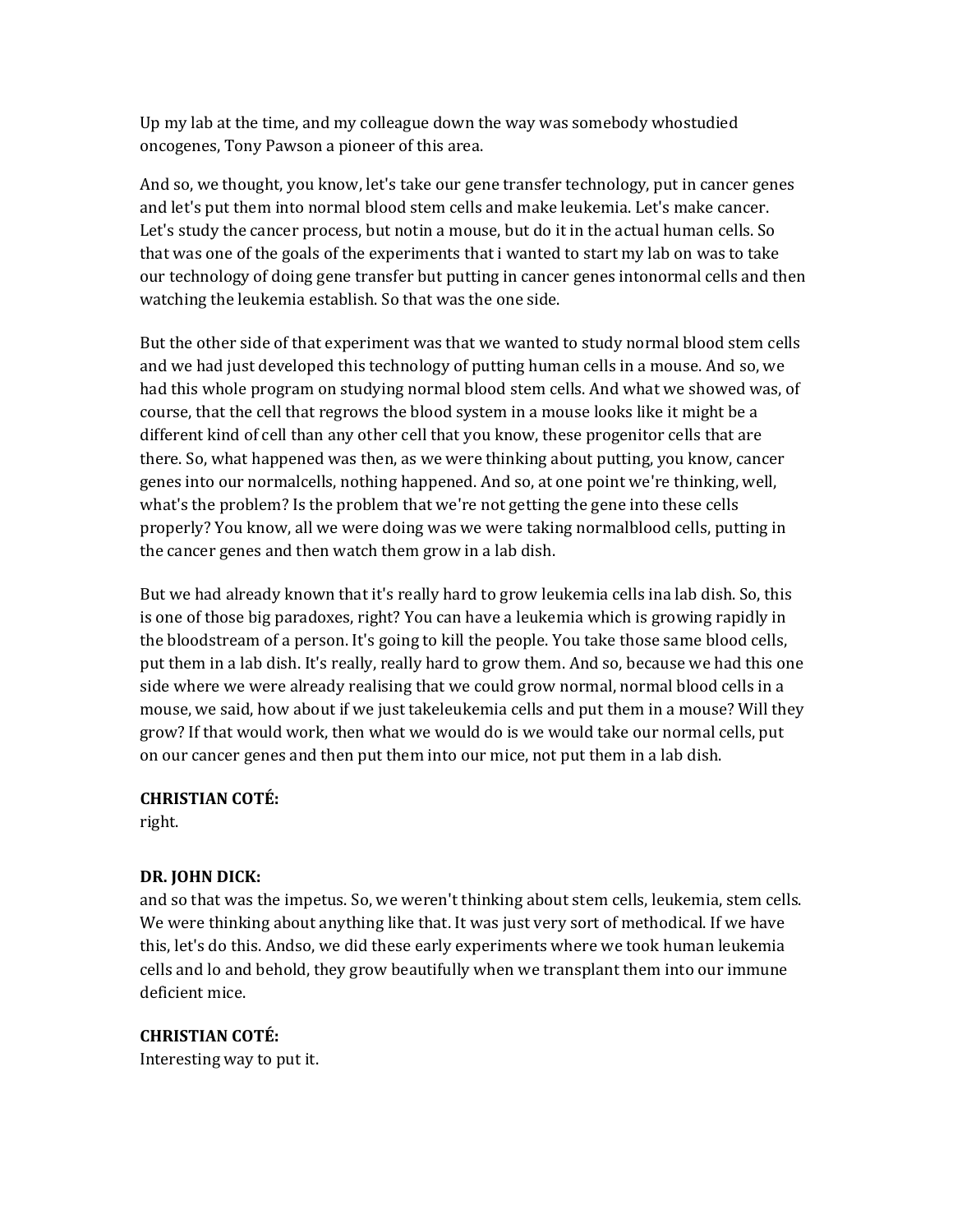#### **DR. JOHN DICK:**

but, but then the question became, okay, does that mean that every single one of those cells would be able to be ingraftable, that it would be able to generate leukemia if we transplant it into a mouse? And so, we did these experiments where we took a bunch of mice, let's say 10 mice. We transplanted them with five million cells. We have another set of mice transplanted with one million cells and then another set transplanted them with one hundred thousand cells. And wewaited, which ones got leukemia? And it turns out that all the mice that got, you know, five million cells, 10 million cells, they always got leukaemia at one million cells, only about, let's say, you know, 20 percent,30 percent of the mice actually got leukemia and 100,000 cells, none of the mice got leukemia.

So, right off the bat, what that told us was, hey, maybe not every leukemia cell is equal in its ability to regenerate disease if you transplant it. And that made us think about our blood stem cells becausethat's what happens with blood stem cells. We knew that our blood stem cell was about a one in a million cell. In this assay, if we did the same thing with normal cells, again, only about one in a million cells would be able to regrow normal blood. And we know from all the work of till and Mcculloch that you had this pyramid, right? That one in million made one and a half thousand one hundred. And they made all the blood cells. And we thought, well, maybe what that means is maybe leukemia is set up like ahierarchy, like our pyramid, where there are only some cells that had leukemia stem cells.

Now, this is a little dark secret, i would say, of our research, and that it was that i only learned this, you know, maybe a decade or so after that. And that was that there were experiments that were done in the 1960s, a whole series of papers that i actually never read where people were predicting that there was such a thing as a leukemia stem cell. Now, whati did know was that till and Mcculloch had developed one of these colony assays for leukemia. Right. So, they were also thinking about the idea of taking leukemia cells. In this case, aml. Putting in a lab dish in these colony assays these gelatin assays. And again, they ask, does everyleukemia cell make a colony or not? And it turned out that only one in a hundred made a colony.

We call that a clone agentic progenitor in leukemia. And so, they talked about that as being potentially a leukemia stem cell. So, when we got ourdata to say one in a million or so was a cell that could engraft a mouse. So, you could you could think of it in two ways. One is it's a really lousy or crappy assay to find this one in a hundred cell is colonogenic progenitor that Mcculloch and till and others had been working on. It's just a very inefficient way to find that cell. Or is it like the blood systemwhere you have a stem cell which is more rare, different, more primitive than these colony forming cells? And so, the only way to prove that wasif we could isolate that cell in this case of leukemic initiating cell, that one in a million cell, could we fish it out of the million cells and say,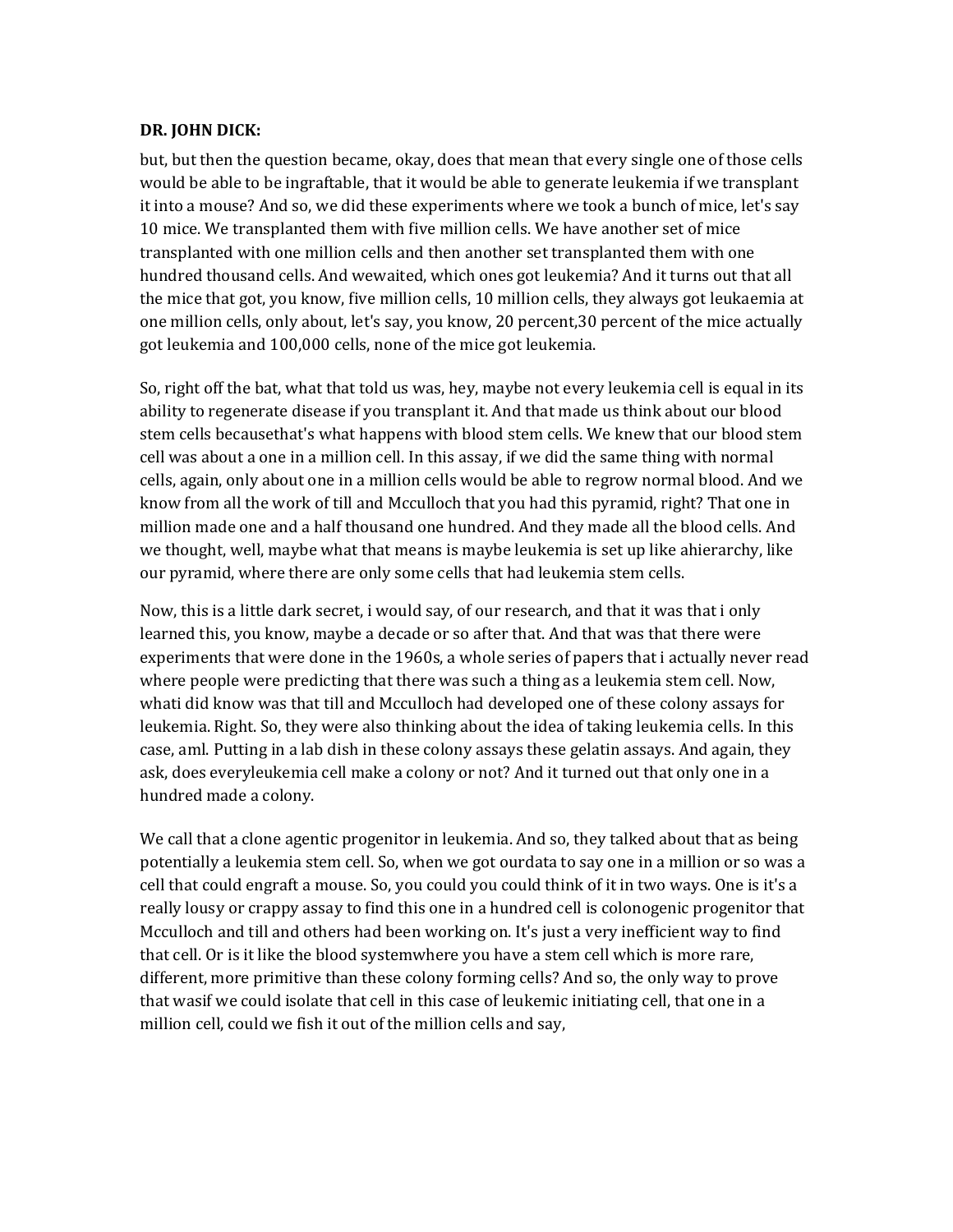Here's a cell? It always does this job. The other nine hundred, ninety ninethousand cells will never make leukemia.

So, that would say it's not just the inefficient assay if it's inefficient assay, it doesn't matter if we sorted cells. Every population would always give us some ability to make leukemia in a mouse. But if it's only a special cell, that does it and we could take leukemia cells, dispense them into pots using special sorting technology, take the ninety nine percent of the cells, put them in one pot, take the one percent of the cells, put them in the other pot, put them into our mice and we only get leukemia from one of them. That would prove it was the leukemia stem cell and that's what happened.

So, in 1994 we did that experiment. Tsvee lapidot was a post doc in my lab. We didn't have that sorting technology in Toronto at the time and i had made connections with a group in Rochester and buffalo at Roswell park. And so, we got our cells in you know dry ice, went across the border. Customs control was a little unusual thinking, but why are these scientists from Canada coming across the border? And on top of that, tsvee lapidot is Israeli. And so, he had a passport that you know was hebrew and the guy was looking at his passport and it was a little bit to get us across the border. But we did. We sorted our cells all day, got back in the car, drove across the border, came back to Toronto, injectedthem in our mice, and then we waited. And in that case, a couple of weeks later, we opened our mice up. And sure enough, one population of mice had leukemia and the other ones never had leukemia. And so that was justthe aha moment. Right, that we realized that, wow, you know, we've uncovered something. We've uncovered a stem cell for leukemia.

## **CHRISTIAN COTÉ:**

You still get excited by that.

## **DR. JOHN DICK:**

you know, it was thirty, thirty years ago. And I still youknow,

## **CHRISTIAN COTÉ:**

You're jumping out of your chair practically. People can't see, but you're jumping out of your chair. Ok, could you step back then? John give us then like the significance. Tell us what this means, thisdiscovery how it say shaped future research from that point on?

## **DR. JOHN DICK:**

Sure. I have to give you sort of two answers to that question to different communities. So, I would say that for the blood community, for the leukemia community, I think people looked at that dataand said, man, that is that is really nice. That is really great. And what these guys have done is they've proven a theory, a hypothesis that we've had for for 30 years. So they're, as I said, seminal work in the 1960's onwards where people had predicted that aml, this particular kind of leukemia, you know, had this hierarchy, you had lots of leukemia blasts at the bottom of the pyramid, and then you had these cloner genetic progenitors.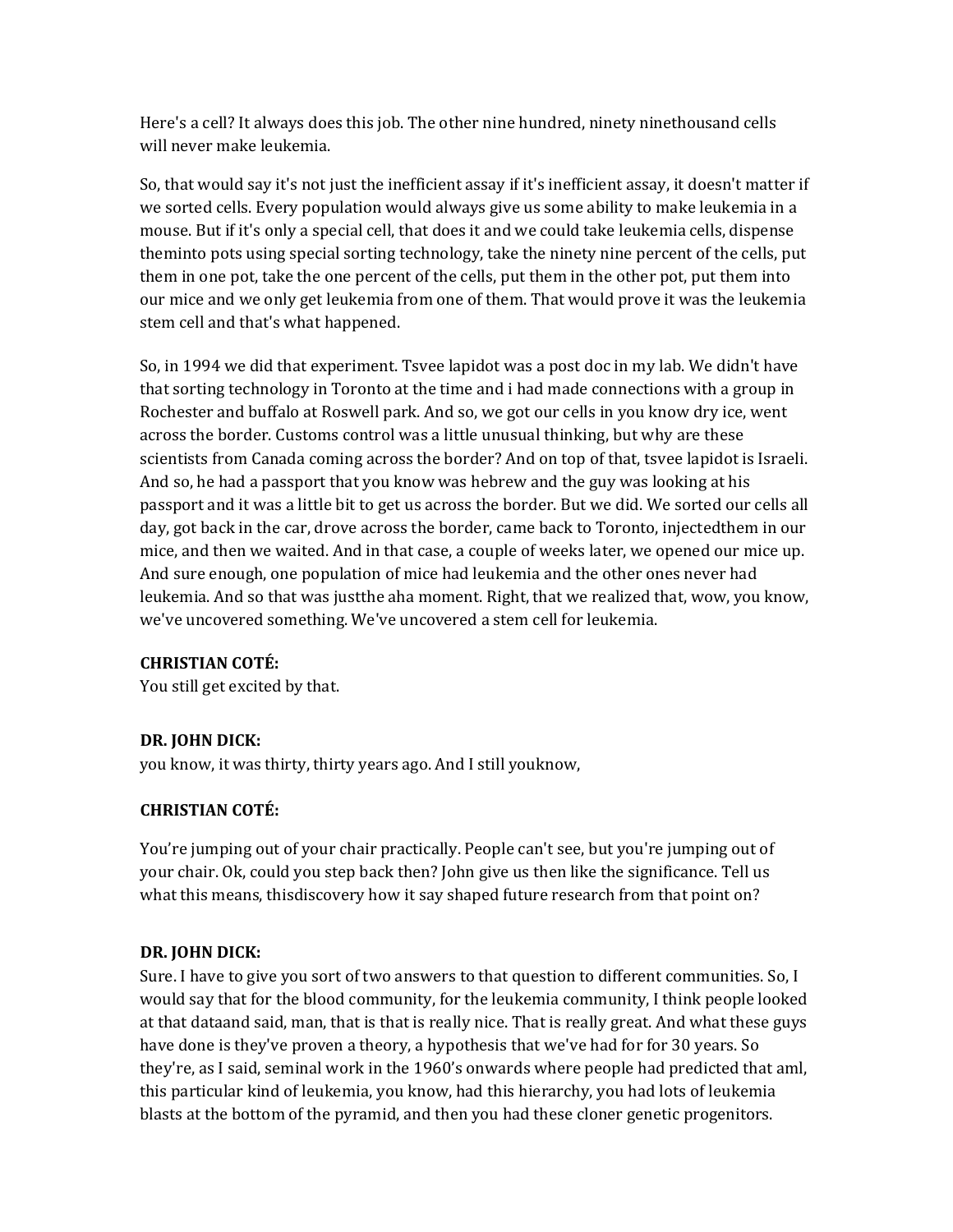And what we did was we put another cell on top of that, right. It's like pinthe tail on the donkey. We pinned another cell on top of that pyramid andthat's an advance for that field. But, you know, was it a groundbreaking, novel thing for that community? No, because it was just it was in line withstem cell research based on what we know about normal cells, it's not such a big leap to think that leukemia is just a caricature of normal development and so forth. So that's the answer, i would say, for that community.

For the broader cancer community, which has turned out this work has had some underpinning change to it took a longer time for it to be accepted. It also took a longer time for just to be recognized. And that was that. It goes back to what i said earlier, and that is that by the 1980s, the main part of the cancer community was focused on cancer is a genetic disease. We need to understand the genes that go bad. And all of cancer research was focused on genes that have gone bad. You know oncogene research, finding cancer genes, figuring out how they worked.And in some ways, that field was begun by Eifel, called buckett biochemistry.

But the idea is you have a tumor. It's a bag of abnormal cells. You got thetumor, you mash it up and you do genomics, you do proteomics, you do biochemistry and you study how cancer genes, what are the cancer genes that are gone bad and how do they work? What we're saying was you can't just look at cancer as a bag of bad cells. You have to think about what each of those cells is doing, because in there could be only some cells that have these stem like properties. And that led to the other bit of thinking right, which is, ok, if you have bad cancer cells, are all cells equal? What we're saying is that not every cell is equally able to keep that cancer going. Right. Only some cells are able to keep them going. And the ability to keep it going is just like what makes a normal blood cell, keep the blood system going. It has this inherent property ofstemness or self-renewal.

And what our data was arguing was that only some cells in the cancer have that ability. And so, it means that the focus of cancer research should not be just on the ball of bad cells, but what the individual cellsare doing and what their properties are. You know, it took more than a decade for our leukemia research to be, start to be translated where people were picking apart their tumours into individual entities and testing what individual cells would do. And the two key pieces of work came from Michael Clarke and his colleagues at University of Michigan, who published the first paper in 2003 on breast cancer cells. Mike is a matter pathologist. He knew about our work and so they were thinking about these processes.

And so, they started to take the approaches that we developed in leukemia and applied them to breast tumors and put them into differentcells, put them into mice and ask what kinds of cells have the ability to remake breast tumors. And the other work published right around the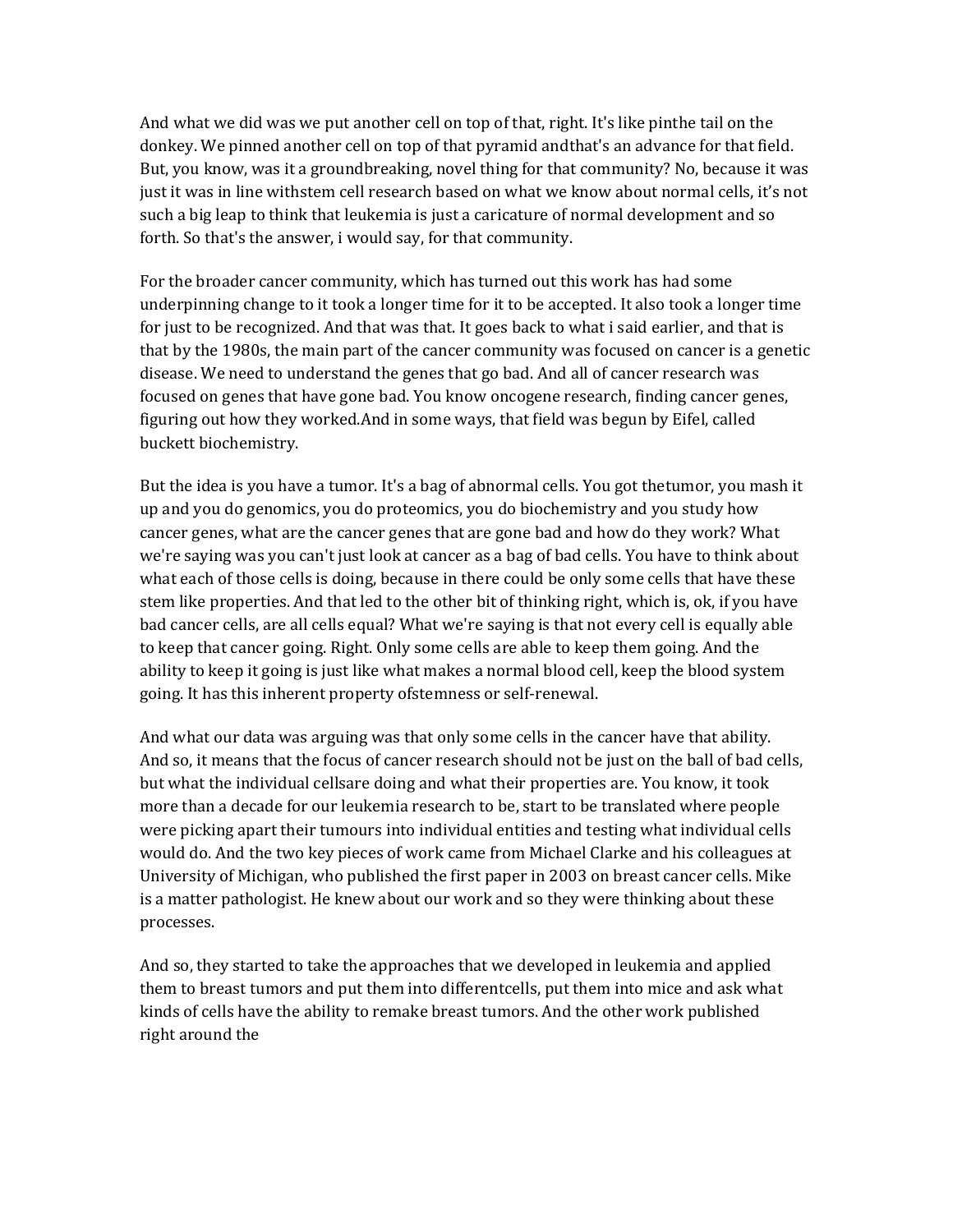Same time, was done by my colleague peter dirks at the hospital for sickchildren, who studies brain cancer because my colleague, he was very taken by our work and he really tried to apply the same paradigm as to what we used in our blood leukemia research and apply them to brain tumors. And so, these two papers came out at that time basically saying we have to start thinking about what individual cells are doing in the tumor. So that began sort of the cascade of impact, i would say, into thebroader cancer community. It's taken time for that community to really adopt and accept, i think, some of these ideas. But it's definitely coming there now.

### **CHRISTIAN COTÉ:**

right. And to that end, you talk about other studies and other people interested in what you discovered in the mid 90s. There wasalso, a trickle down effect eventually towards treatment. Correct?

### **DR. JOHN DICK:**

as we came to learn more of what these cells do, what theylook like, why are they different? Why do they have this property of propagation, initiation of a graft in a mouse, what makes them unique and different? And in leukemia, you know, we really got one of major surprises. I mean, the other thing we think about is what's cancer? Cancer is cells that grow too much. They grow in an uncontrolled way,but that is all around growing too much. And for seven decades, until relatively recently, our focus on cancer therapy has been to target cells that grow too much.

And that's where the chemotherapy is, to try to find that thin window, totry to target the cells that grow too much in the tumor without have the collateral damage of hitting the other proliferative tissues like your blood system, your gut, other cells that proliferate a lot in a normal context. And that's why you get a lot more toxicity. One of the things we realised when we studied our leukemia stem cells was that our stem cells were actually dormant or quiescent. They could lie silent for long periods of time, whereas the clonogenic progenitors, the ones that Mcculloch and others worked out in the blood system, they're highly proliferative every day they're replicating.

And that reminds us again about the normal blood system. Those progenitors that we have in the pyramid that are part way up from the base are proliferating like mad, but normal blood stem cells can lie dormant. In fact, the data now shows can lie dormant for years. And so, itlooks like leukemia cells have kind of adopted a bit of a chimera. They areable to proliferate more when they get activated. But at any one time, they look like they can be quiescent or dormant. And so, if you think about it, you know, the chemotherapy that was used when we started ourwork is all based on killing cells that grow too much. And that's true in aml, which is a disease that i study. And so, it means that these cells that are dormant, these one in a million cells, can be swimming in a sea of anti proliferative chemotherapy agents and they're not going to be touched.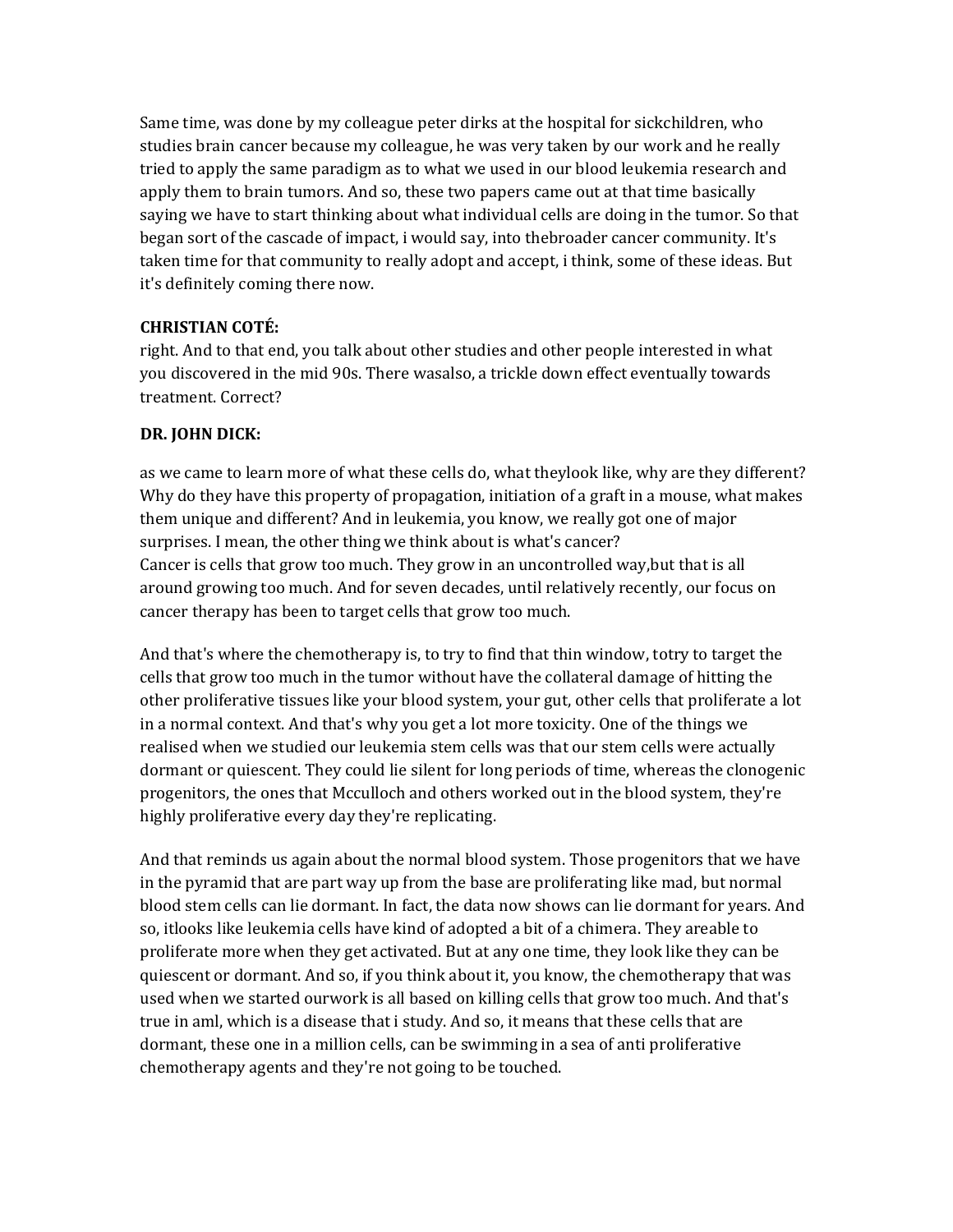And so, that right off the bat said, well, this could be a main mechanism asto why these cells are surviving. And so, from a therapeutic standpoint, what that means is we need to find whole different categories of drugs to try to target these cells, either to activate them into cycle and they become more sensitive or to target them in a different way. And at the end of the day, that principle is largely true for lots of cancer stem cells. That is the stem cells, not just leukemia stem cells, but the ones that are important in brain cancer. You know, breast cancer or other kinds of cancer is that often these cells have kind of dormancy type properties and that underlies some of their chemo resistance, how they can survive therapy.

### **CHRISTIAN COTÉ:**

let's move it to '97. Another discovery for you. What I've heard termed as the elusive parent of all blood cells. What did that mean?

### **DR. JOHN DICK:**

so, i mean, this is just sort of the practicality of research. So are '94 paper, which is the work that discovered leukemia stem cells was done on three patients. So, we had three animal samples we sorted, and we found the leukemia stem cells. But it turned out that each one of those was what we call a very primitive sample. So, so aml leukemia comesin different flavors. And for decades, you know, the clinical community, the research community tends to classify leukemia based on what the cells look like. In other words, if my leukemia cells look really primitive,they get binned into one kind of category. If they look like they're more mature, they've adopted kind of features of normal blood development. They're putting the features together abnormally because it's a cancer cell, but they're trying to put together features of normal development.

And so, you can classify patients into these categories. And it turns out that they will have different clinical features like different survival properties. Primitive ones tend to be more people fail therapy much morethan the more or differentiated kinds of leukemia. And so, we happened to study that one. So, the question then was, well, are these leukemia stem cells only relevant in a primitive kind of leukemia? And so, in '97, what we did is we took a few different kinds of aml. And what we were asking for is, does the leukemia stem cell look different in a leukemia, which is more mature compared to a leukemia, which is more primitive.

#### **CHRISTIAN COTÉ:**

sorry, and primitive john, means less developed?

#### **DR. JOHN DICK:**

Yes, more stem like actually. So, remember a single fertilized egg that we all start from? It's a single fertilized egg. It doesn't look like a leukemia cell, liver cell, the brain cell or anything that has time. It differentiates, it matures different case organs. But theblood system is like that. The stem cell at the top is a primitive cell. It doesn't have red cell features. It doesn't have immune cell features. But as it develops, it starts to choose which program it wants to become. And then it becomes a red cell, a t cell or so forth. And so, there are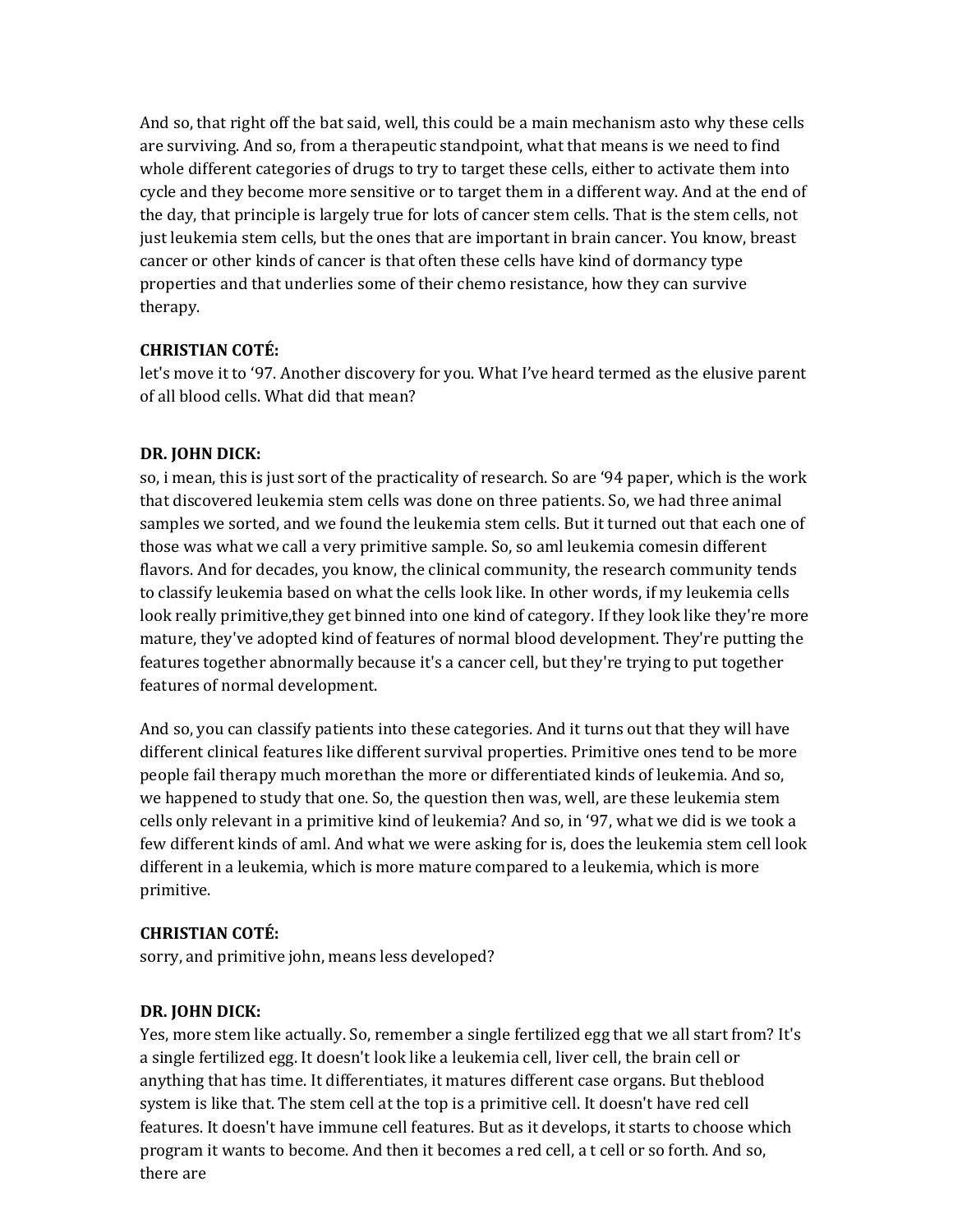Features that these cells have either gene expression programs or theyhave proteins on their surface that you can test very easily with certainkinds of technology. So, a cell that's going to make a red cell has a different kind of set of proteins on its surface than a cell that's going to become a t cell.

And so, we can just take those equivalents of normal and layer them onto our leukemia cells and ask, what does this leukemia cell look like?

Does it look like it's a cell that's more stem like, or does it look like a cell that's trying to become some kind of a white cell? What happened was, again, there was research that had been done a few decades before ours. And this is in fact, it's true today. It's true across cancer types. Andthat is often you look at a cancer and you look at what it looks like. Does it look like a more mature cell or does it look like a more primitive cell? And there is an implicit concept that what the tumor looks like reflects the cell that it came from. In other words, if a cell that's already making its way to becoming a mature white cell gets transformed, it gets an oncogene in it that stops development at that point, causes the cell to grow too much. And that's why those kinds of leukemias look like that.

Or if it happened in a stem cell, the cell hasn't started to develop or differentiate. And that's what those leukemias look like. So, the featuresof the leukemia reflect the cell of origin. But the alternative hypothesisis all tumors start in stem cells. But the nature of the oncogene the cancer causing abnormalities are impairing the ability of that cell to develop far enough down, if you like, the pyramids. So, for example, everybody starts in the stem cell. But some oncogenes only let that stem cell go down a very short ways down the pyramid and then the leukemia happens, or other kinds of mutations allow it to go further down. And then, the leukemia establish but they all start in the stem cell.

And so, this was a question, in fact, till and Mcculloch raise this in a review at least a decade before we started our research. And so as we were doing our research, we thought, you know what, maybe we can testthis idea. And so, we took leukemia's that we're more mature, leukemia's which we're more primitive. And we asked what do their leukemia stem cells look like? And it turned out that leukemia stem cells looked very similar, very identical. So, it didn't matter what the features or the phenotype of the classification of the leukemia, they all had leukemia stem cells that kind of looked all the same. And interestingly, the features, the cell surface proteins that we use to sort of leukemia stemcells were actually very similar to the proteins that we used to sort of normal stem cells.

So, normal stem cells had a set of properties and we could see that in our leukemia stem cells and it was in the leukemia stem cells for matureor primitive. And so, what we argued in that paper was that this perhaps speaks to the idea that the cell that starts leukemia is actually a bloodstem cell because the leukemia stem cells look like a normal stem cell.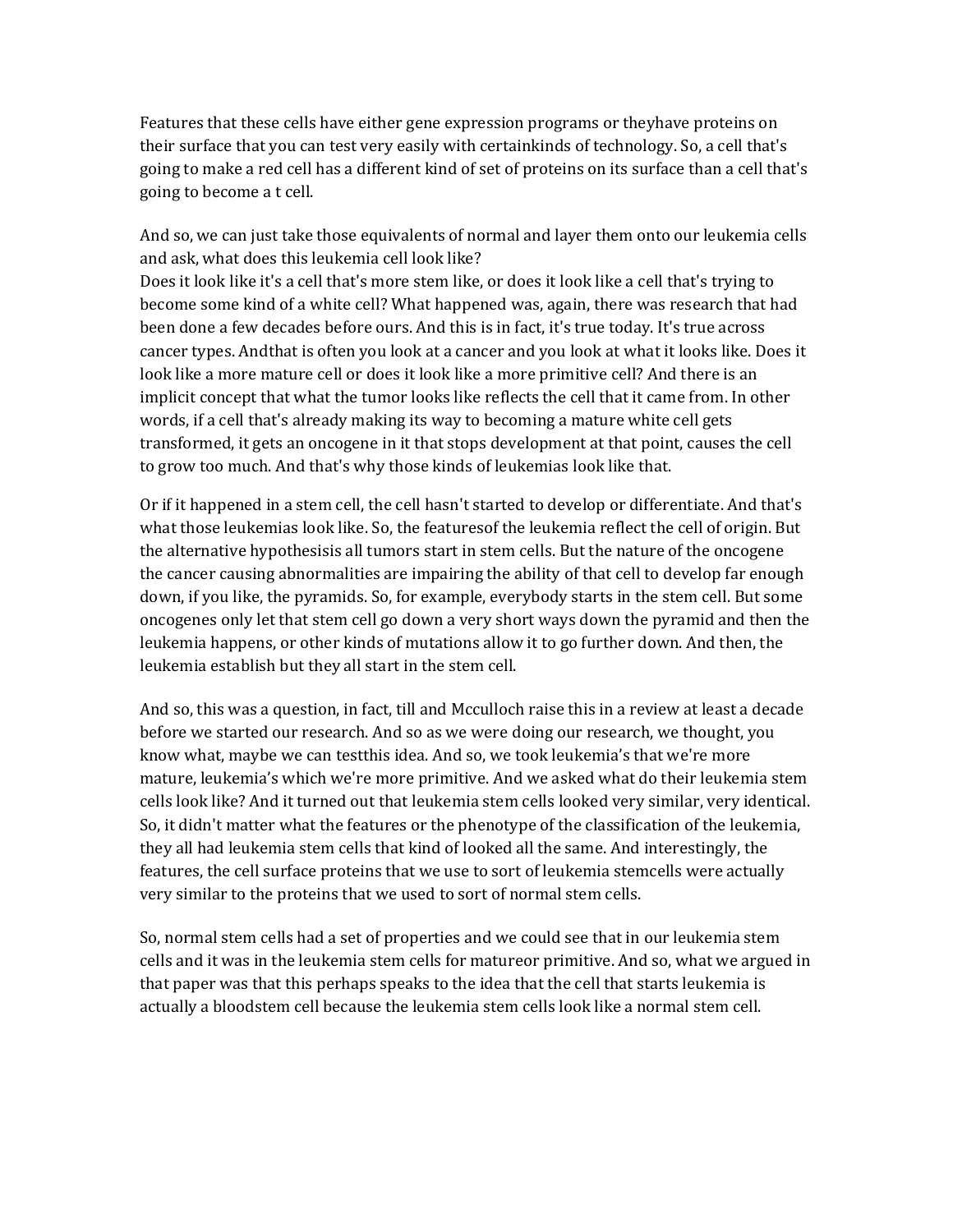That set up quite a bit of controversy, I would say, and in fact, still being tested today. But that actually set up, you know, a series of studies thatin one way or other we've been involved with for a long time and made some progress in recent years in somewhat of a different way, where we've been able to, I think, to gain some insight into you know, where leukemia starts.

## **CHRISTIAN COTÉ:**

so, what are you seeing in terms of impact from the '97discovery? What's decades later? What's been the cascading effect?

## **DR. JOHN DICK:**

I would say the cascading effect for that one is more on the research side. It's more on the the focus of research. Right. So, so what happened you know, actually, kind of after that was many people tried to test these ideas using mouse. It's much easier to do in a mouse. You could sort mouse stem cells, mouse progenitor cells put in oncogenes and in an experimental way ask which cells are sufficient to cause leukemia. And depending on the oncogene, depending on the cell that's used, you know, people are getting answers that span the gamut. Right. So sometimes both stem cells and progenitors could initiate leukemia if you engineered an oncogene into them. Sometimes it was only the stem cell.

But the question then became, well, ok, that's a mouse. But you know, a mouse is different than a human. And a mouse is actually much easier to cause cancer in. And that's true for almost any tissue in a mouse and justgrow it long enough in a lab dish. It'll actually turn into a cancer. In the case take blood cells and turn into leukemia, that never happens in humans. So, the constraints that we have on our cancer prevention process are much stronger in humans. You know, mouse lives two years we live you know 80 years, we make you know, a lot more cells, right? I mean, there's this old notion that a mouse makes as much blood in its lifetime as a human does in one day.

## **CHRISTIAN COTÉ:**

wow.

# **DR. JOHN DICK:**

So, if you think about the stress demands on your stem cell,they're quite different, right, between those two organisms. And so, our whole focus you know, over the course of my whole career has been we only work on primary human cells.

# **CHRISTIAN COTÉ:**

I want to read you something, john that you said after the 97 paper. You said by pinpointing stem cells, we can test how they cango wrong and find a way to target them. So, I'm curious what progress has been made on that front in terms of targeting since then?

# **DR. JOHN DICK:**

the answer to that question, you know, has ended up being areally fundamental question, not just in cancer research, but in all of stem cell research.

And that is what makes a stem cell a stem cell. It's not just making the blood system you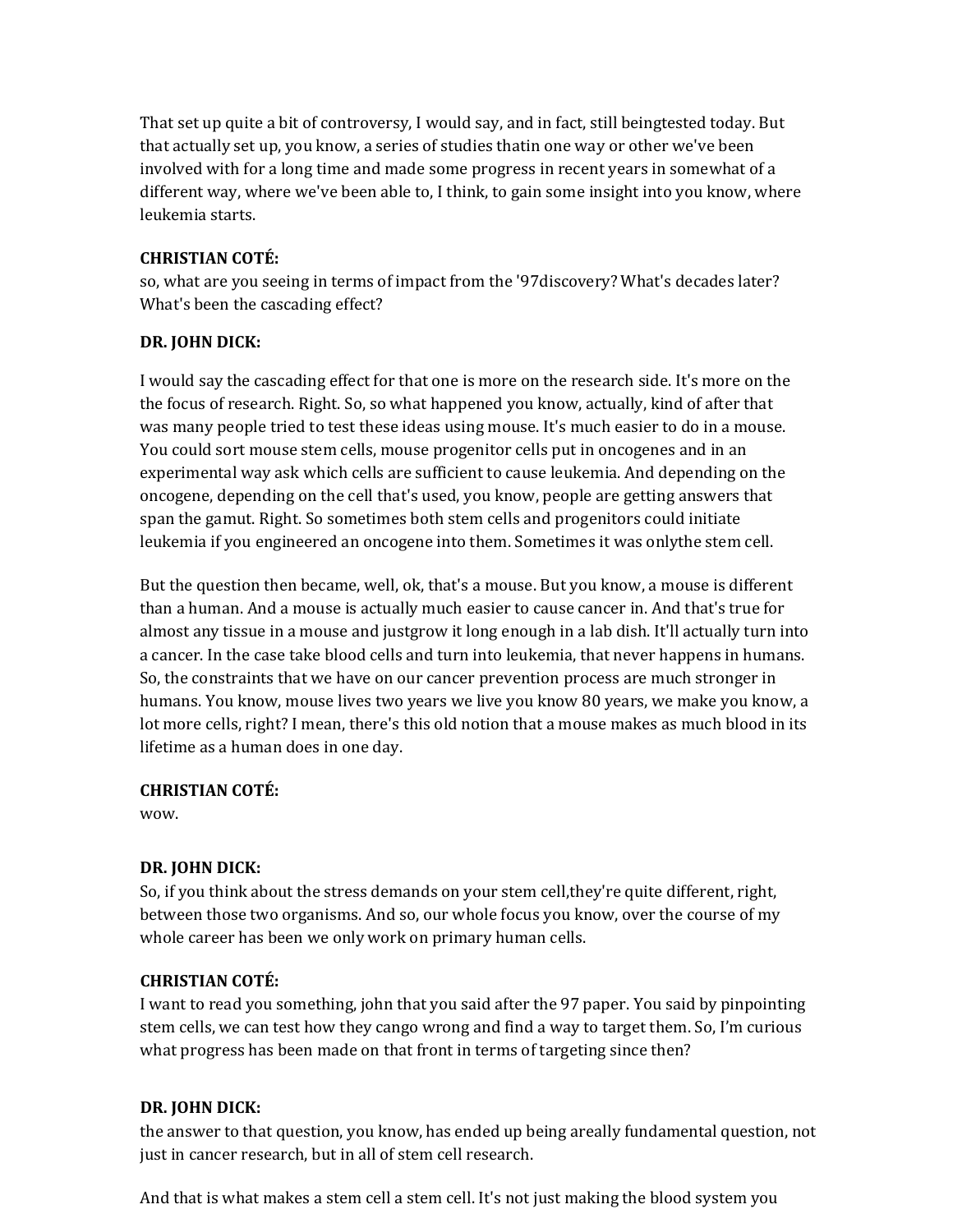know, or making a lot of something, which is what you think of stem cells, that stem cells makes a lot of something. It makes a lot of a tissue. But in fact, a lot of the properties of a stem cell are dormancy. It's just when it gets activated, it gets activated and it does a whole lot of things. But what is the essence of how it can do that without exhausting itself? Right. So how does a stem cell regrow the blood system but do it over a lifetime so you don't exhaust the stem cellthat you started with? How does it maintain itself?

And that's this property, almost mysterious property called self renewal. And honestly, today, we still don't have a really full grasp on what are the features and processes when a single stem cell divides, onecell becomes two, one of those cells, retains itself as being a stem cell. The other one goes on and becomes you know the rest of the blood system. How does it do that? How does it make those decisions? And what is it what is coded in to those cells that say i'm a stem cell and i'm going to be able to perpetuate myself you know, forever where this other cellcan make a lot of progeny, but it's going to end up expiring. That clone will end up you know, being lost. So, we're still figuring that out today.

I think the answer to that question will help to underlie the next round of cancer therapy. But what we are beginning to learn is that these cells are wired for a number of different you know, metabolic epigeneticprocesses, and it turns out that, you know, people are discovering drugs that are trying to target these fundamental processes and some of those are coming into you know, clinical testing, clinical usage. We're learning that you know, the wiring for stress response, it's work that we've done and others. So, when i still get stressed, cells normally undergo a certain set of programs. Turns out a stem cell does that differently. It uses it a lot of that for its own survival.

Cancer harnesses some of these wiring for stress response in an inappropriate way, and that gives them survival properties. So, this leadsto vulnerabilities that are just coming into the fore now. So, i think that from the standpoint of trying to understand, what is a stem cell, what is a cancer stem cell, what is a leukemia stem cell and targeting it directly,it's still a work in progress. I mean, there are drugs. I mean, we worked onvmi one, which was a project involved in stem cell function, and others have worked on you know, a number of different you know, molecules. But it's all, i would say, early days in terms of how that goes forward.

#### **CHRISTIAN COTÉ:**

Right. Because that actually ties it to there is a what I've heard is termed a landmark discovery in 2013 involving this notion of targeted treatments. Where does this go from here, do you think?

## **DR. JOHN DICK:**

So, again, it's the focus on drug development, what kinds ofcells you're using to test for whether a drug is effective or not, you know. So, if i have a you know, library of a thousand drugs and i just takeany old cancer cell and i expose them to these thousand drugs and i ask you know, which cells are dying twenty four hours later so that these are high throughput screens, it's being done many, many places, and you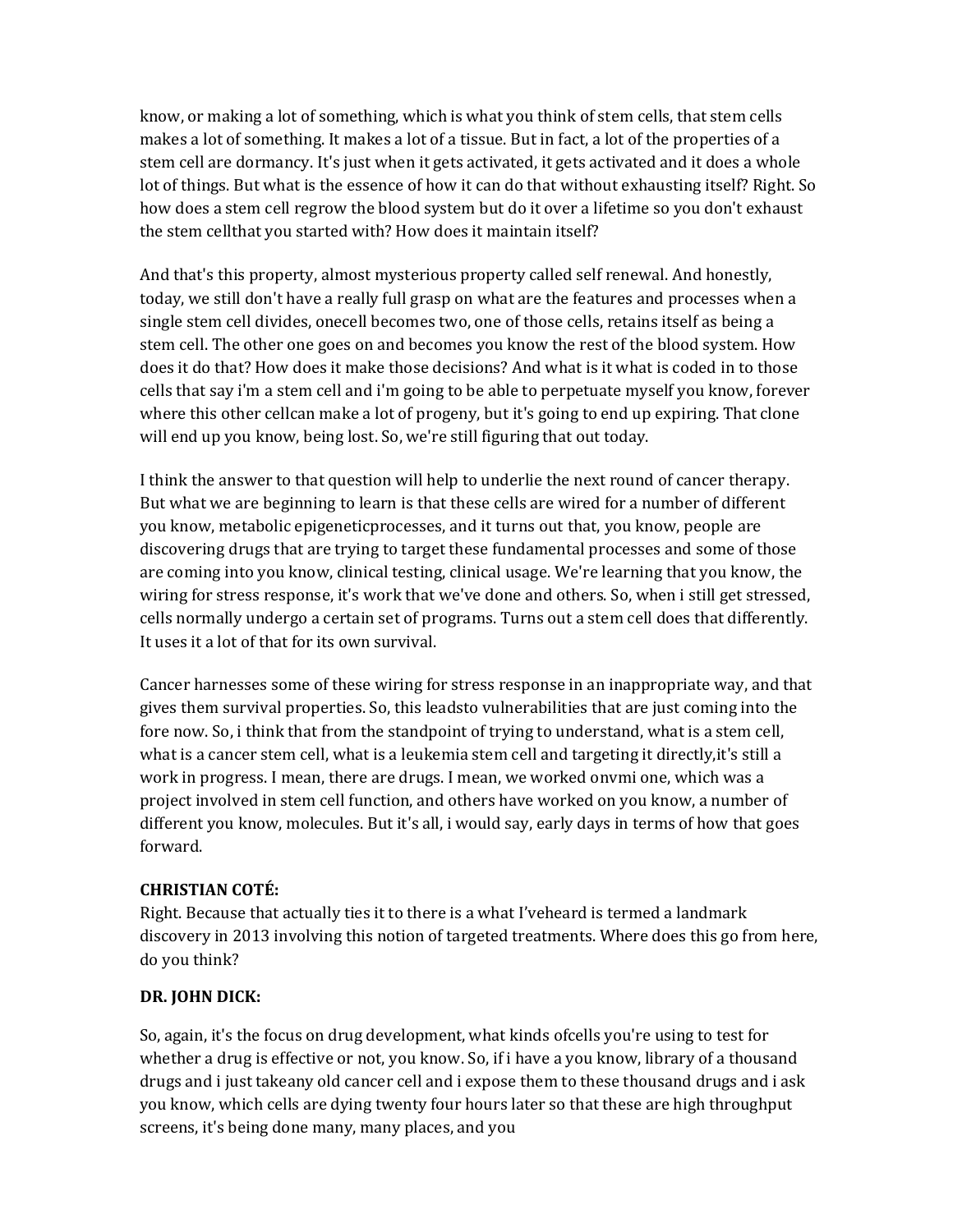Can have scale that to millions of compounds and so forth. But if you'reassay is which drugs here have stopped cells from growing, that's fine. That's one kind of answer. And it's important in one context. But if I'm telling you that there is a one in a million cell, that's the cell that's youknow, going to keep that cancer going for the next decade, it's going tokill you. What are its properties and how do i design assays to test a million compounds on that kind of a cell, and particularly if it's one of its properties is dormancy, how do you test you're killing a doormat cell? So, i think it's a focus on trying to re jig the whole system of discovery to focus on the individual cells of the tumor in a more focused context,

### **CHRISTIAN COTÉ:**

over the last several years, I understand you've gone down another avenue of research, john, called the epic cohort. Can youtalk to us about the significance of that study?

### **DR. JOHN DICK:**

yeah. So, you asked me before you know, about our studies of the cell of origin and where leukemia starts and what relevance did ithave. And we ended up moving on this line of research. I'll explain to you in a second that I never would have dreamed was even possible. And it's led us in directions that I have also never thought were possible. And that's to even thinking about something like prevention or being able to understand where leukemia starts when it starts and finding an individual during this pre leukemia phase, you know, before they walk through the clinic and are diagnosed with leukemia and actually doing something about it.

So, where did this start? Ok, so i told you at the very beginning, you know,cancer is a genetic disease. Cancer is a disease of genes that have gone wrong. But of course, that's happens in cells that have gone wrong. And so the question becomes, if in a tumor we have different kinds of cells, you know, leukemia, stem cells and other kinds of cells, are all these cells carrying the same genetic damage? In other words, are they all carrying the same burden of genes that have gone wrong? So, in the context of aml, it's interesting disease. But let's say on the day that you're diagnosed, typically we can find three, four or five genes that have gone wrong.

And so, the question then becomes is, does every cancer cell that you have in you have those same five genes or are there some cancer cells that have four of them or three of them or different combinations? And this now gets us back to Darwin right and evolution. So, one of the things that was known from the 1970s is, that of course, cancer starts ina normal cell. Cancer starts with the first hit, the first oncogene. But that first oncogene doesn't cause the cancer itself. It needs to acquire the second cancer gene and the third cancer gene. Right. You have a cellthat's picked up the first cancer gene that causes that cell potentially to grow a little bit more. Now you have more cells that have that. Now, one of those cells picks up the second cancer gene and it starts to grow even more. And you know, in the case of leukemia, it picks up the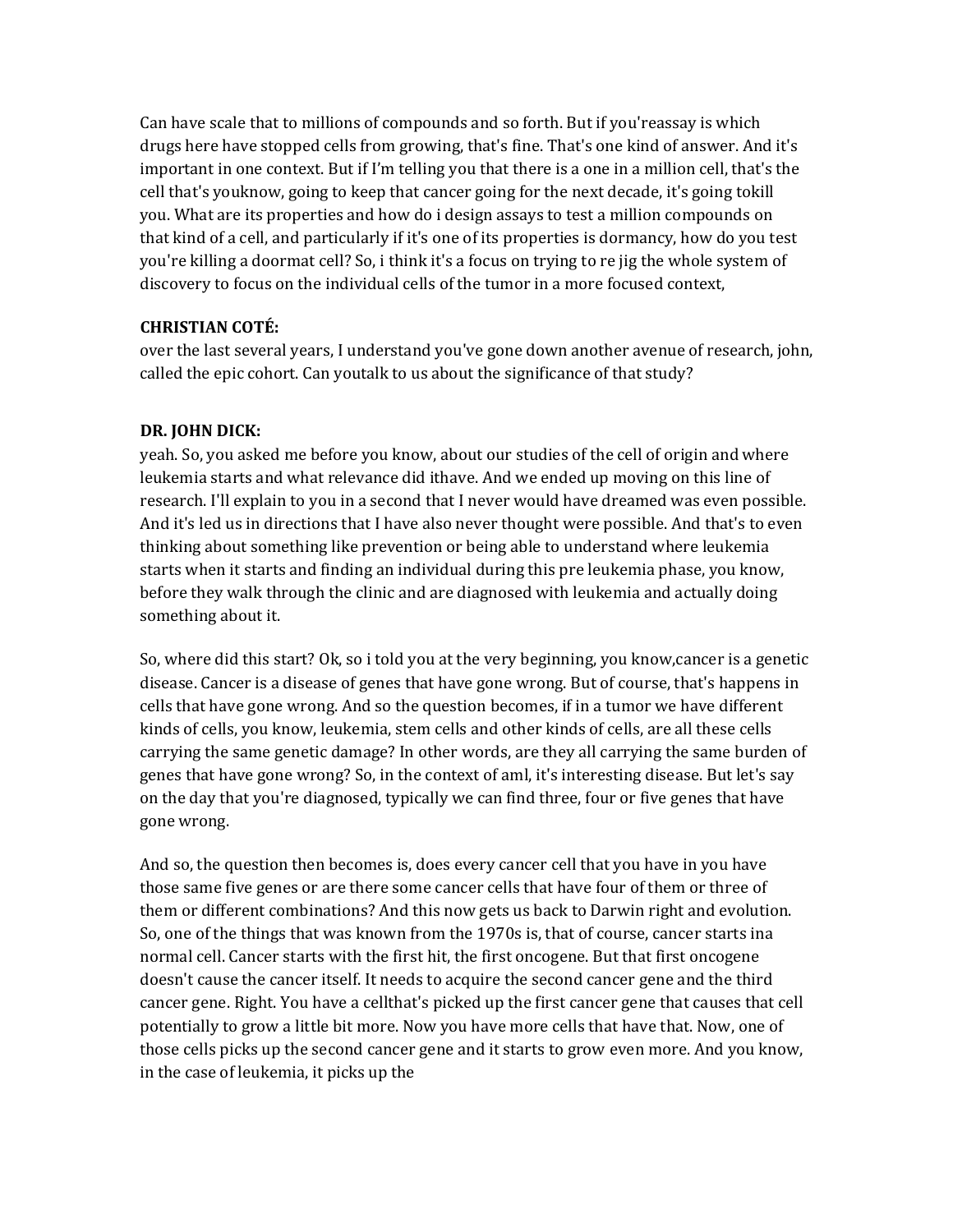Gene and now it grows rapidly. And and there you are. You're in the clinicbecause you're sick.

But the question is, when you pick up one gene and two genes, does that wash out the clone before or actually do they still persist? So in a cancer cell, do you find cells that have the one gene still there? The cells that have the two the three of the four, the five more of them could be the five genes altogether. But maybe there are some rare cells that still have the ancestral steps of how that tumor came. So, one of the things we were trying to figure out was where does relapse come from right? So, we know that when a person walks into the clinic, they're diagnosed. And the disease that I study aml, 80 percent of those people get chemotherapy and the disease goes away. They get put into remission.

Unfortunately, it's one of those diseases that when the next two years or so, most of the people will come back and the disease will have relapsed, that will have come back. And so, we were very interested in asking where does relapse come from? And because we can do genetics, we can sequence a tumor at relapse and sequence a tumor at diagnosis. We can begin to ask, are there genetic features of relapse which are distinct from the diagnosis? Can we take these relapse specific variantsand mind back into the diagnosis and find rare cells that might have those?

So, it goes back to our idea that we take cancer apart not as a bulk tumor cell, but we look at the individual cells of the tumor. And so, we are getting set up to do that study. And this is the early days of gene sequencing. It's called targeted sequencing. So, we had one hundred cancer genes, leukemia genes that we were tracking. This is again the early days. And the company that we're working with had made some errors in the very first panel that they had given us. So, we had run thefirst set of ten patients, got the data and we looked at the data and werealized there are some errors in it and we need to be rerun.

And the other thing was that you know, the genome center didn't have any methodology to really study this data very well. And so, my postdoc,liran slush, was looking at this data manually. Just looking at the data he's an expert in genetics. And he was just looking at the data and he basically came across and said, you know, this works really, really well for most of the genes except for this one. And so, the need to tell you is that when you do genetic testing, you always need to have what we call a germ line control. So, what we mean is that if i'm taking your leukemia cells or taking your breast cancer cells or your brain cancer cells or whatever, and i sequence it and i find genes that have mutations in them, sometimes i don't know whether that mutation is a mutation that causes the cancer or is that a mutation that you were born with and all cells in your tissue have it?

So, what i need to know i need to compare my brain cells or my leukemiacells against some other normal tissue. And mostly what that is, is you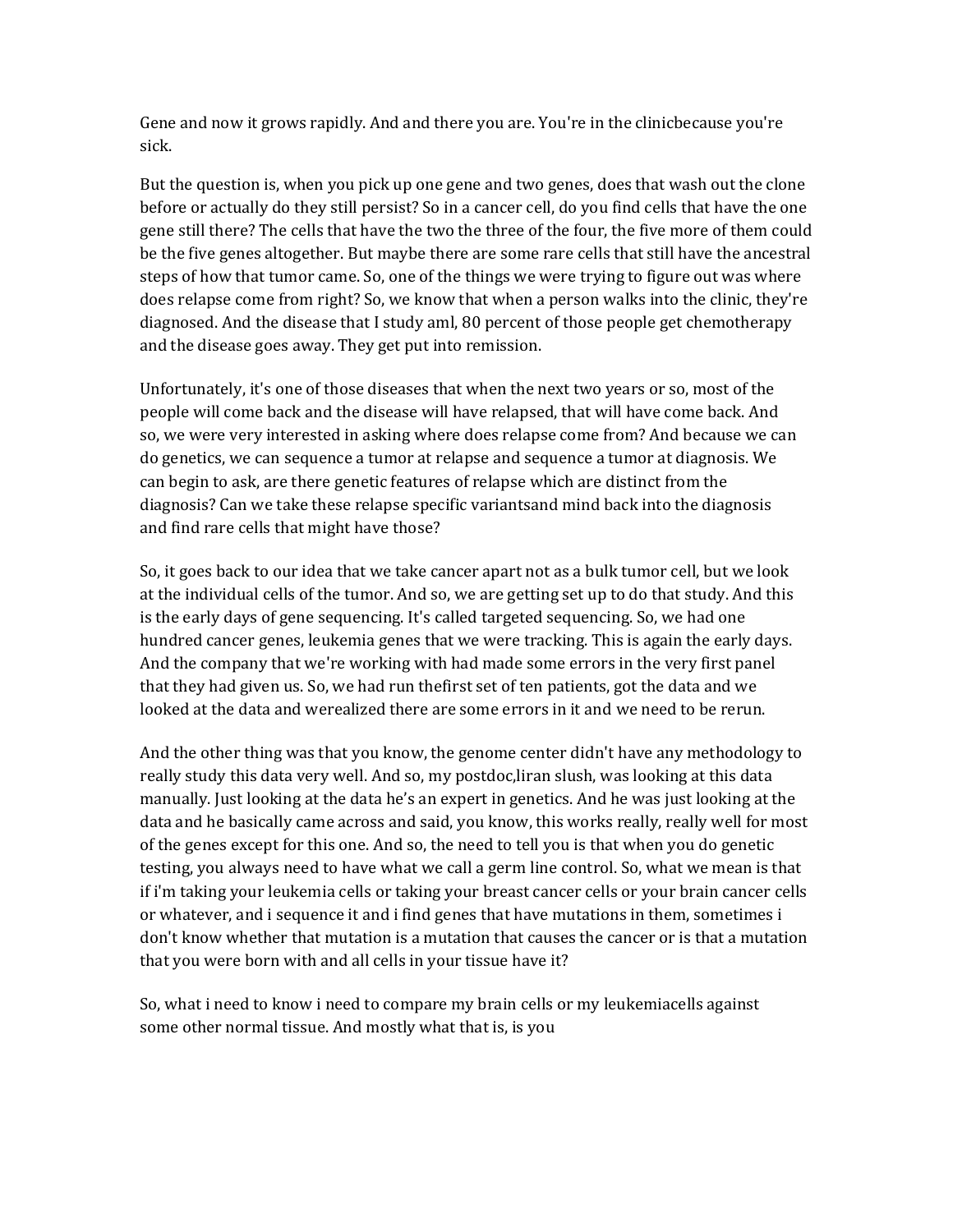Spit in a tube or you do a scrape off your cheek tissue and you just have that is it's not cancer cells, it's just you. And we sequence that and we ask, well, can we find that mutation in those cells? And the answer is yes.Then we ignore it in the cancer cell because it's just you. But if it's not present in your normal tissue, but it is present in the cancer cell, then we know this is a cancer specific mutation. And so, the thing was, we weredoing this study on diagnosis relapse from a biobank. These are you know, patients who come in. Everybody can sense a little bit of their blood, gets put into a you know, liquid nitrogen and it's kept there for 10years.

And then the beauty here is that the biobank keeps samples. So, somebodycomes in, they're diagnosed, they get a blood sample taken away. And if they're one of those people who relapses two or three years later, thatgets put into the biobank tube. So, what happened was 10 years later, we went back to our clinical colleagues. Can you give us 10 cases where we have a paired sample at diagnosis and relapse? Now, that's fine, except the biobank didn't keep normal tissue and so we didn't have a germ line control. And so, this is where serendipity comes in. So, we thought to ourselves, well, ok, here's a blood sample taken at diagnosis, 80 percent of the cells are leukemia. But of course, 20 percent of the cells are normal. I mean, you know, you walk into the clinic, you have normal blood cells. You can be rampant with leukemia, but you still have normal blood cells.

And so, we've looked at the 20 percent of the cells that were normal and we fished out the t cells because t cells are part of the immune system that are not anywhere near in relation to aml or myeloid leukemia. It's a whole different branch of the blood system. They're never implicated. They're never involved. And so, we knew if we sorted out the t cells, they never would be cancerous and they would be our normal control and sowe did that. And it worked beautifully for one hundred and two out of the hundred and three genes that we tested. Liran came to me and he said,john, there's something funny, because in four cases that happened to have this gene called the mpm 3a, the t cells were positive, very low, but they were positive. And so how could that be?

And initially we thought to ourselves, because we take a blood sample from that person, we sort out the t cells and the leukemia cells and we sequence them. Now, maybe our sorting wasn't perfect. Maybe we sorted some leukemia cells into the t cell sample and it's just the contamination.But it turns out that that particular patient had two genes in their cancer cells mpm3a and mpm1. And so, we looked at the mpm1 gene and it was completely negative in the t cells, so it couldn't have been contamination because otherwise the leukemia cells would have had both markers in there and the t cells. And so, the only way this could have happened, the identical mutation was present in a t cell and in our leukemia cell. The only way that could have happened is if they came from a common ancestor.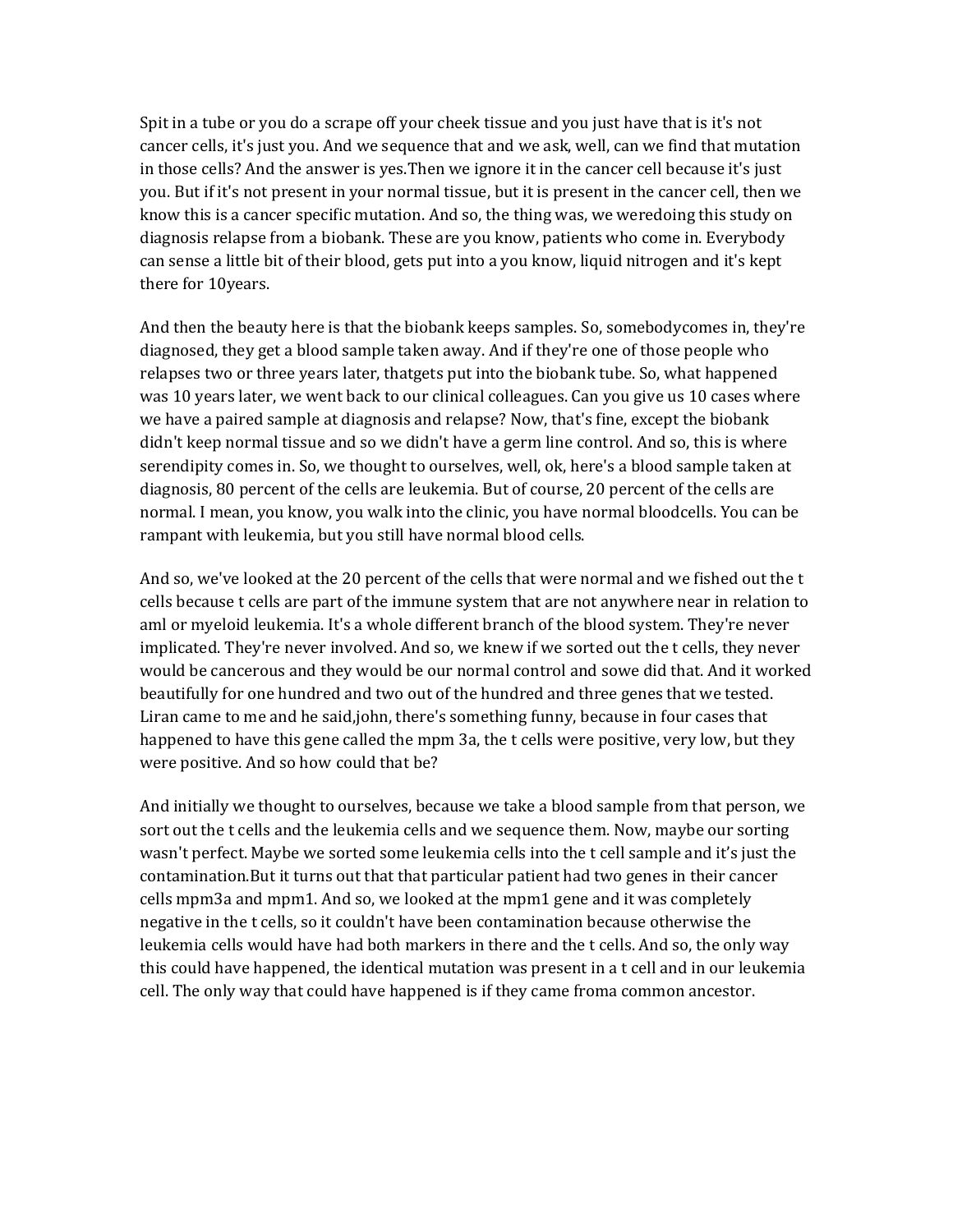In other words, there was a cell at some point in the life of that person that got that first mutation. And then over time it made t cells and over time it made aml cells. Now, the thing about our immune system is that thet cells in you and i are typically born when we were children and we stillhave the t cells that we had you know, 20 or 30 or 50 years later than we had back then. And so, we don't know what the time course was. And we also learned how long it takes leukemia to develop. All we know is there would have been a common ancestor. And so, we thought to ourselves, you know what, let's just see. Does that common ancestor still exist today in that blood sample? And i should tell you, the only time that a t cell and a myeloid cell are together is when they come from a stem cell.

In other words, the only common ancestor to those lineages would be a normal blood stem cell. And so, we thought to ourselves, you know what, let's look at that 20 percent of the blood sample that happened to be frozen away in our biobank that we know is normal. And let's sift through let's sort through the stem cells that might be present. We isolated them. We tested them genetically. And lo and behold, the normalblood stem cell, we knew that they were normal, had a mutation of this dna mp3a. So, the common ancestor that caused the leukemia was actually lying there in the blood cell of the person the day they walked into the clinic. And even more interestingly, half of that person's blood was coming from that single stem cell. So that single stem cell picked upthe mp3 mutation. It happened to expand, and it was making half of the blood of that person on that date.

And somewhere along the line, it had also become the precursor to becoming leukemia. So, what i need to tell you is that in you and i, we probably have 10,000 or even 100,000 blood stem cells that are active at any one time. So, one stem cell never makes any more than one ten thousandth of the blood system. Right. So, even if you're one stem cell was making one percent of your blood, that already would have meant that stem cell has somehow expanded and taken over and squeezed awayall the other stem cells. Here we had one stem cell that was making halfof your blood. It is squeezed away 50,000 to 100,000 other stem cells and taken over. It was still making normal blood, but by that time, it had really gone crazy.

What that told us was, oh, my gosh, we've answered two really importantquestions. We said the first oncogene, this patient is cancer cells had this gene called the mp3a. What we've said was that cancer gene must have started in a blood stem cell because we have a blood stem cell thathas it. Only that gene didn't have any other cancer genes, just that one gene. And so. We knew that the first oncogene was this gene because the patient had five of them. But we don't know which was the first one. Now, we knew it was the first one. Secondly, we knew it must have started in a stem cell. And then the other thing was, well, that didn't happen the weekbefore. The month before. That must have happened some years before. How long did that happen?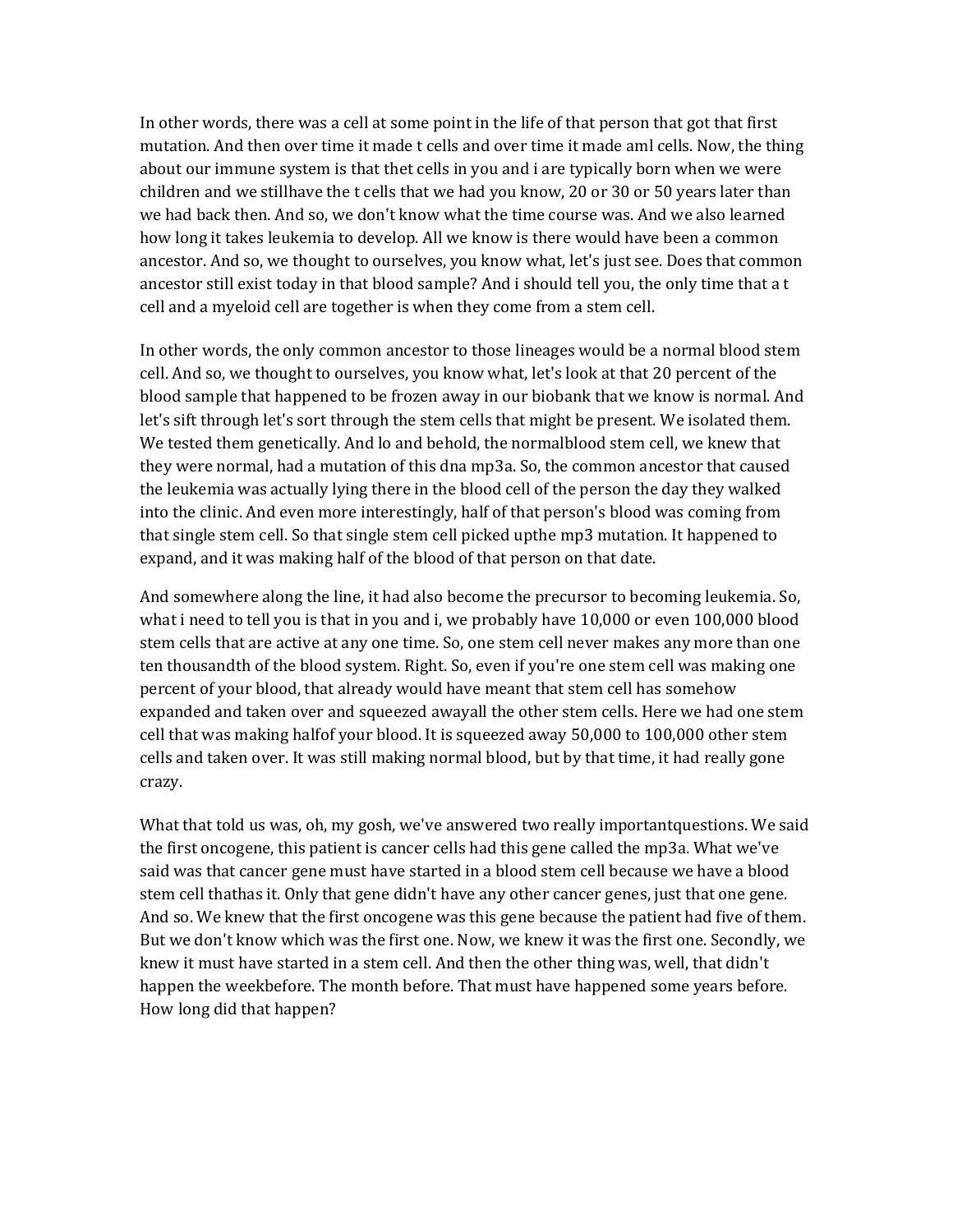And if we would have seen that person in some screening method a year before they walked into the clinic and were diagnosed with leukemia, wewould have said, oh, my gosh, your blood stem cells have a leukemia mutation and you're destined to cause leukemia. Maybe we can do something with you.

#### **CHRISTIAN COTÉ:**

right.

### **DR. JOHN DICK:**

and so, we thought to ourselves, how can we prove that? And maybe we have a tool to test populations of people and find people who are at risk for causing leukemia. And so, the question was, how do you do that? And so, it turns out that, you know, there are these cancer cohorts that were developed you know, many, many decades before. I mean, I'll give you one cancer cohort that we actually tested in Toronto. So, there's a colleague in Toronto named Steve Narod, and Steve was one of the people who helped discover one of the brca genes. Remember these are the genes that give you inherit them. Right. And they give you a high risk for breast cancer. And so, Steve was mining different populations of women who may be at risk for this. And there was a lot of epidemiological evidence that women of the Ashkenazi Jewish backgroundare at higher risk for carrying this brca 1 mutation.

And so, he had a thousand cases of women who had given blood to test for how many people had the brca mutation. And then he had another thousand samples of just, you know, general population samples, got his dna. We tested and we showed that about one in 50 people had our leukemia mutation in this dna sample. This is just the general population. And so, this confused us at the time because we were expecting, you know, leukemia incidence is like one in 10,000. So, we were expecting to sample a lot of people to find one person. Here all of a sudden in a thousand people, one in 50 seemed to have a leukemia mutation in their blood, and these are people who are just normal. This was the normal. These weren't the breast cancer risk or anything. This was just normal people.

And so, we need to look at bigger cohorts and we talk to our genetics colleagues in Toronto. And they basically said, you know, the largest cohort is started in Europe in the 1990s called epic, the European program in nutrition and cancer. And what they were doing was they started in the 1990s. They enrolled 550,000 Europeans across the European countries. People gave a blood sample. They filled out a questionnaire and they consented to be followed over the course of the next decades to be recontacted. They were interested in things like,you know, where do you live? How does that relate to cancer incidents?Where do you work? What do you eat? What's your bmi? And all those kinds of things are trying to figure out what is it about things we eat orwhere we live that might cause cancer and they needed a large cohort. And so, they did that. And so, it's still in operation today you know.

#### **CHRISTIAN COTÉ:**

these are typically healthy people starting off?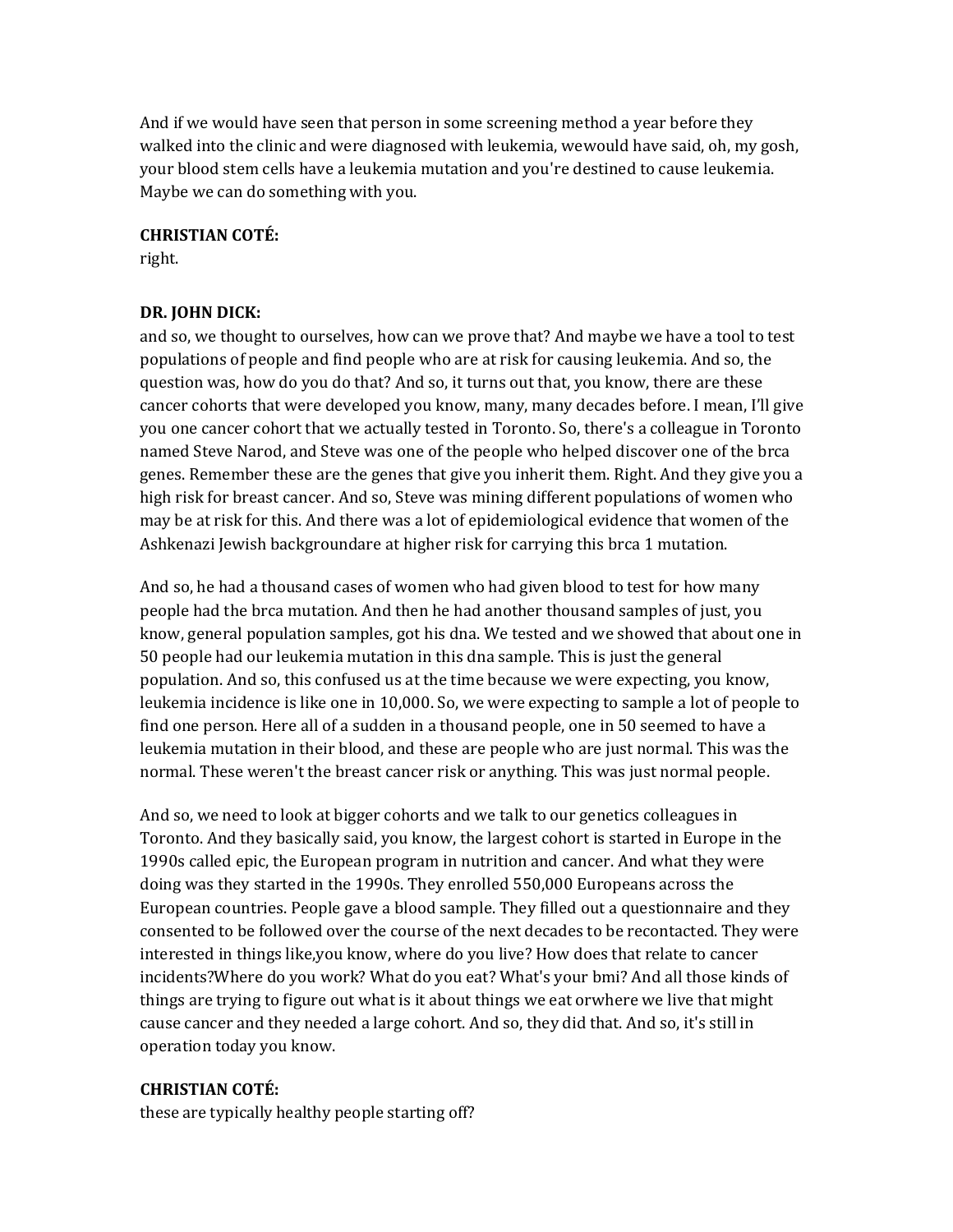#### **DR. JOHN DICK:**

They're healthy people, you know, they typically run the gamut of people. The mean age is around, you know, forty eight, forty five to fifty individuals. But they range around that bell curve around that size. And so, these are people who are just healthy people. You and ifill out a questionnaire of a blood sample. And so, we went to epic and said, do you have people who got aml sometime after all is normal, but then people get disease. And so, they said, yeah, we have 100 hundred people who got aml.

And so, what we had then was their blood sample when they were normal.Right. But they ended up we knew they were going to get leukemia because that's what happened. And then we matched that with four to one. So, we had 400 cases where there are people who are matched by all criteria who over the course of twenty five year follow up have never gotten leukemia. So, these are all samples taken at enrollment. But whatwe know is what happened to them over the course of twenty five years, one group got leukemia, one group didn't get leukemia. And so then we said, can we predict in their blood sample taken years before, who's going to fall into each group? And the answer is we found it amazingly well.

So we have a very, very high predictor at identifying people who are going to get leukemia almost a decade in advance based on their normalblood cells and the kind of mutation the number of mutations can predict whether they're going to go on and get leukemia.

#### **CHRISTIAN COTÉ:**

so essentially a marker

#### **DR. JOHN DICK:**

it's a marker. So, it basically it's just marking that your blood stem cells have picked up this marker and they're starting to expand. And if they expand, that sets them up to pick up the second mutation, the third, the fourth, and then you're off the cascade. The partthat is really interesting about all this was so, so we published our paper, the original paper on the identification of normal blood stem cells in the leukemia person, the person who was diagnosed with leukemia, the 20 percent we published at the end of 2014. What that meant was that anybody who is interested in studying cancer had a lot of data on blood. And the reason for this is very simple, and that is blood was a really good normal source of tissue that's always saved from people. And so if you had colon cancer, breast cancer, you know, all different kinds of cancers, then there were big genome projects that have been going on for the last decade or so that had enrolled, you know, ten thousand people, twenty thousand people. And they always had blood control of these people and they had been sequenced.

And so, they just went back to their computers, started to look, can i find blood that actually has leukemia mutations in it? And it turns out that people could find them in their data. And so about eight or nine months later, four papers came out from top groups that basically saidwe can find leukemia mutations in the blood of normal individuals or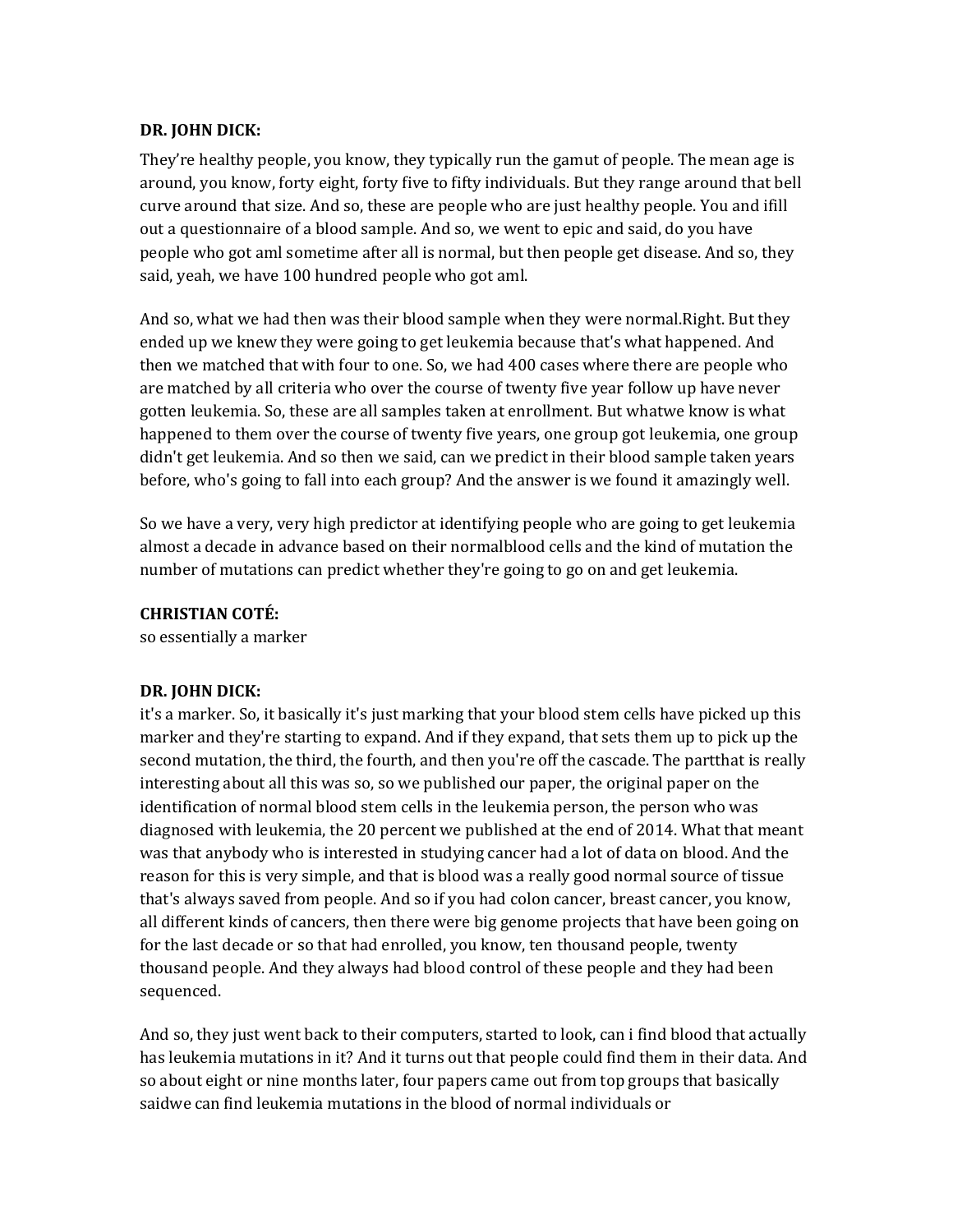People who are going to get cancer for other reasons. Or, you know, i should tell you, the other dataset, which is, again, very common in genetics, was to find, you know, the genetic origins of Alzheimer's or diabetes or whatever. So, they were not not cancer patients. So, people are getting any disease, give a little bit of blood. We sequenced it. Can wefind genes that are associated with this? But what they did then was theywent back to their sequencing data and said can we find leukemia genes? And it turns out that they could. And the answer was incredibly frequently. But two percent of the time or so, one in 50 to one in 10 people, you can find people in the general population who don't have cancer. Some proportion of their blood is coming with a leukemia mutation in it. And so, they posted that, before we did our epic study.

The part that was interesting was it was age related because these studies were done just by general people being enrolled. What they showed was that you can find them below the age of 50, but by the time you're 70, 80, one in ten people actually have evidence of blood that has leukemia mutations in it. And you know, that roughly tracks with incidence of cancer as well, but the frequency is very high and much higher than the frequency of leukemia. And so, that's why we were tryingto figure out what is it? And this thing is now called chip or arch, which iscalled age related clonal hematopoiesis, clonal hematopoiesis, means a single blood stem cell, has picked up a single blood leukemia mutation, and that's caused it to compete out all the other stem cells that you have in you.

It looks like for most people that's just the normal feature of aging, doesn't cause any problem. But there's a subset and this is what we foundin the epic, was that there's this subset that we could identify because they pick up more mutations, different kinds of mutations, and that's a very, very high predictor for going on and getting leukemia. And so for the first time, we now have the possibility of even thinking about prevention in aml because we know a 10 year window, if we find people likethat to do something about, i don't know what we're going to do, but we can start to think about doing something to actually prevent that stem cell for picking up the fourth the fifth mutation and actually causing leukemia. Can we stop it before that has happened?

#### **CHRISTIAN COTÉ:**

you're listening to behind the breakthrough the podcastall about groundbreaking medical research and the people behind it at Toronto's University Health Network, Canada's largest research and teaching hospital. I'm your host, Christian Coté, and we're speaking with dr. John dick, a research pioneer whose discoveries have shaped what weknow about how cancer starts and grows. His research is supported in part by the Toronto General Western Hospital Foundation, the Princess Margaret Cancer Foundation and the Mcewen stem cell institute.

John, you were born in Culross, Manitoba, about an hour west of Winnipeg, the youngest of six children raised on a Mennonite farm. And you actually went to a one room schoolhouse. By the end of high school,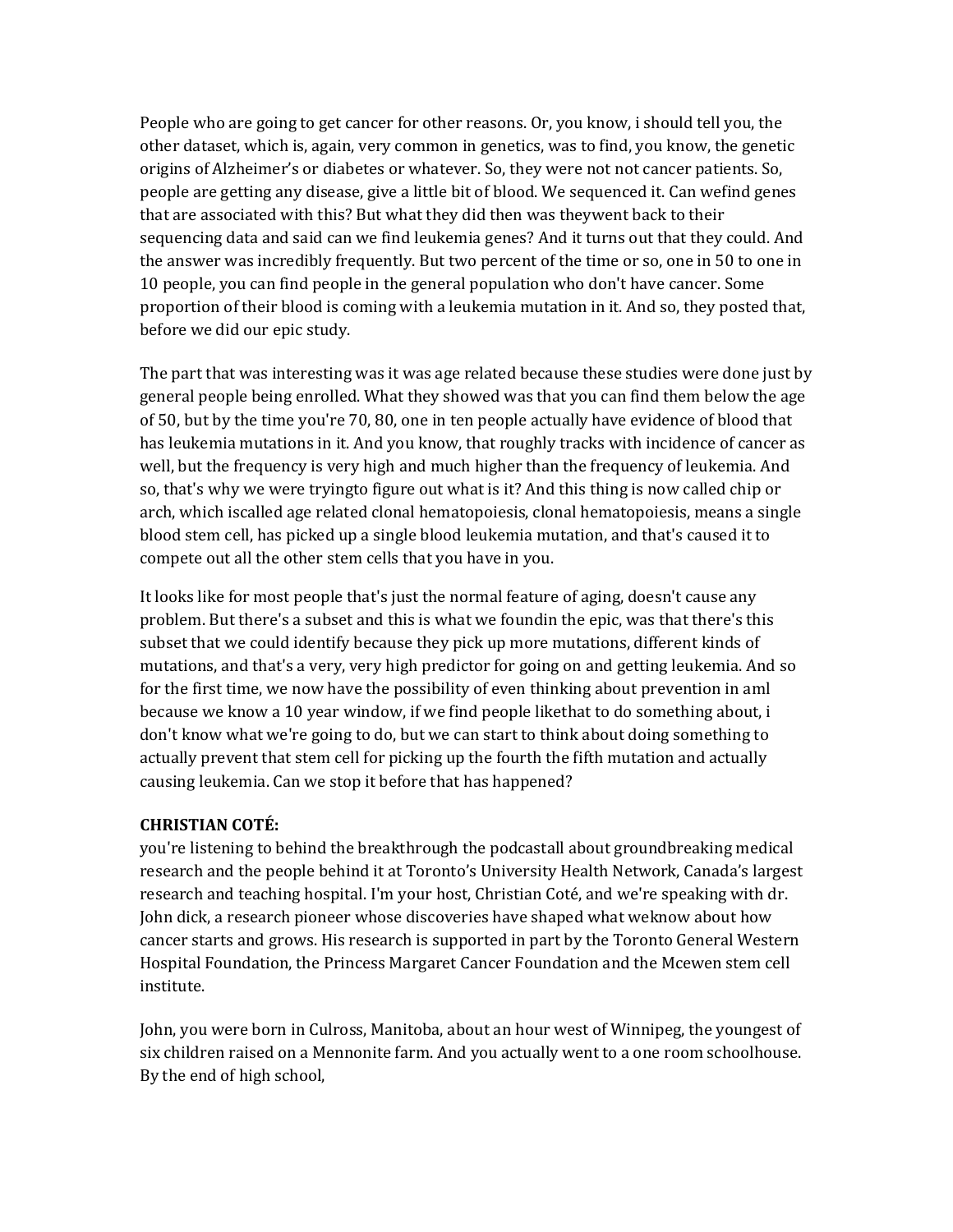I was fascinated to hear you had not taken a single class in biology. Whatwas it in this environment growing up that inspired you to pursue a career in science?

## **DR. JOHN DICK:**

yeah. Culross, a two elevator town. Two elevators and onestore.

I had been asked that question more than once. I mean, first of all, my dadalways instilled in us kids that he didn't want any of us to be farmers. He said this is just too hard a life, get an education and do something else with your life. So, you know, that was part of the family background of adrive to get an education. But, you know, I think the other thing I mean, probably one of the biggest influence was so I'm the youngest of six and there's a big age gap between me and the rest of my siblings. And so I was almost raised as an only child.

And so, i had a lot of time to myself and I just poked around, took things apart, you know, broken engines, took them apart. I was all I guess I was acurious kid and I had unlimited opportunity to just tinker. My dad you know, gave me pretty wide autonomy to just poke around the garage andtake things apart and so forth. So, I became interested in just how things worked. And I suppose that curiosity is what has in some ways driven you know, our research, because, you know, there's two impetus for research. You know, one of them is you want to do you want to do good. Imean, we're doing medical research.

Cancer is a devastating disease. We're all touched by it. And, you know, I spent the first half of my career, not half, but almost half of my career,at the hospital for sick children. And every day I had to walk through the wards just the way our lab was, where the kids who had leukemia were. Right. You see those kids around and it focuses the mind to know that this isn't just an interesting problem that needs to be solved, but there is a need for it. And as we grow older, you know, more and more family are touched by this disease. So that definitely is a big part of it. But, you know, the other part I have to say is that it's, it's just an interesting puzzle. It's a bit like peeling layers of an onion. There's always another layer to peel off. And that is the intriguing part of what drives research.

# **CHRISTIAN COTÉ:**

I'm curious to the Mcculloch legacy in terms of shaping you are influencing you. You know, in many ways you carry on their work.I'm curious what that means to you?

# **DR. JOHN DICK:**

so, I'm the second generation, right. So, you know, Bernstein, Philips and some of my current colleagues, Norman iscoveand others where there where they're direct students. So, i'm the postdoc of one of them. So, I'm you know, a couple of generations removed now. But, you know, i often say that when we made our first finding of putting human cells on a mouse, honestly, if i really look atwhat we did in the next 10 years, maybe the next 20 years, honestly, we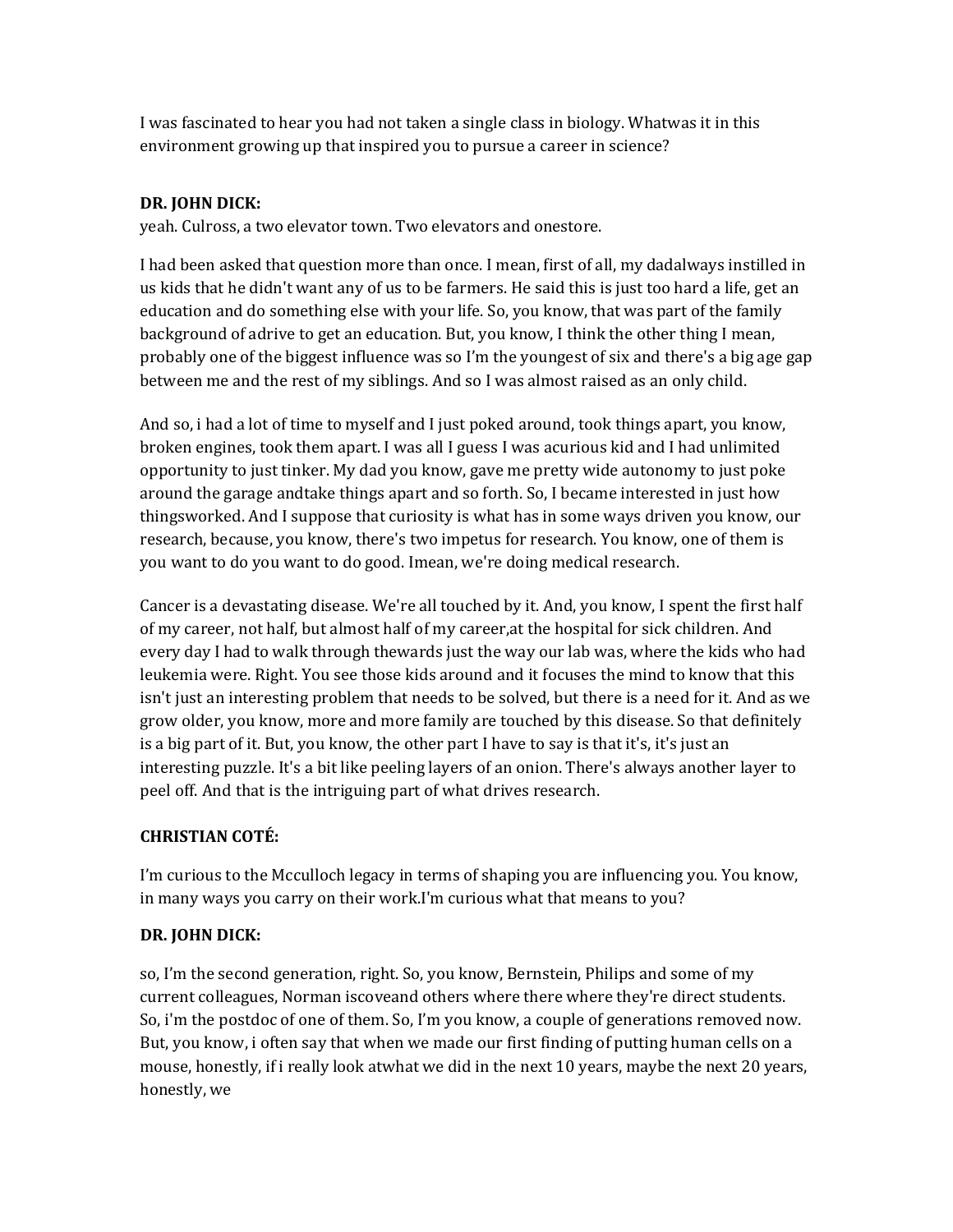Never did anything particularly creative. All we did was we kind of tooktheir papers and redid their studies but did it in the human system.

They set the framework that we could follow in terms of how you do your assays, how you interpret them, what you take from them and so forth. So, i think that that legacy you know, continues on in many, manyways. It's a real honor, i would say, to be, you know, one of the people who's been able to carry on their approach and to take it to you know, new levels, to take it to other levels.

Absolutely. And i think the other thing is the real leaders of the time, so, till, Mcculloch and semenovich. Lev semenovich was the other you know real towering giant. Now, by the time I arrived, looks at the hospital for sick children. You know, lev ceded a lot of research institutes, but he's also, you know, the father of modern medical research in Canada, actually with a number of people that he trained and the things he did. But but that that group of three set an incredible legacy and beyond thescience. But what they did was they created an environment of research,of of interaction, of collaboration, where the idea was paramount.

They didn't set up a lot of internal competitions between people. And what that meant was that people could be open with each other. Right. Soideas were prime. And so, what we have in Toronto then continues to this day, I think, is really an environment where people rather collaborate than compete. And what that does is it allows an openness because it means that my students can go and talk to anybody in any lab. We can have people come to our lab and there's no you know, deep ownership. You know, this is my stuff. You can't really look into it, right, until I get all the glory of this work. They really set the stage of collaboration. And i think that if there's almost anything that i take out of that time that I got from Alan and bob in their direct training to me is to try to create that kind of an environment of openness, because that's that's how science moves forward.

## **CHRISTIAN COTÉ:**

and what's your approach to mentorship?

## **DR. JOHN DICK:**

I don't know if I have an approach to mentorship?

# **CHRISTIAN COTÉ:**

well you won an award for it a couple of years ago, the Mentor award and basic science. So, you must have some kind of system?

## **DR. JOHN DICK:**

i guess it's a way of working. It's a way of working well enough to tell the trainees in the lab is that my job is to provide the right soil. Right. So, everybody comes into my group is like a plant. And some people do best if they're just left alone. Right. They it's our soil andthey just thrive because they can just apply all their independence and creativity.

And there's other people who need a lot of nurturing, a lot of watering to get to their flourishing place. It's my job is to figure out what kind of a person you are and to give you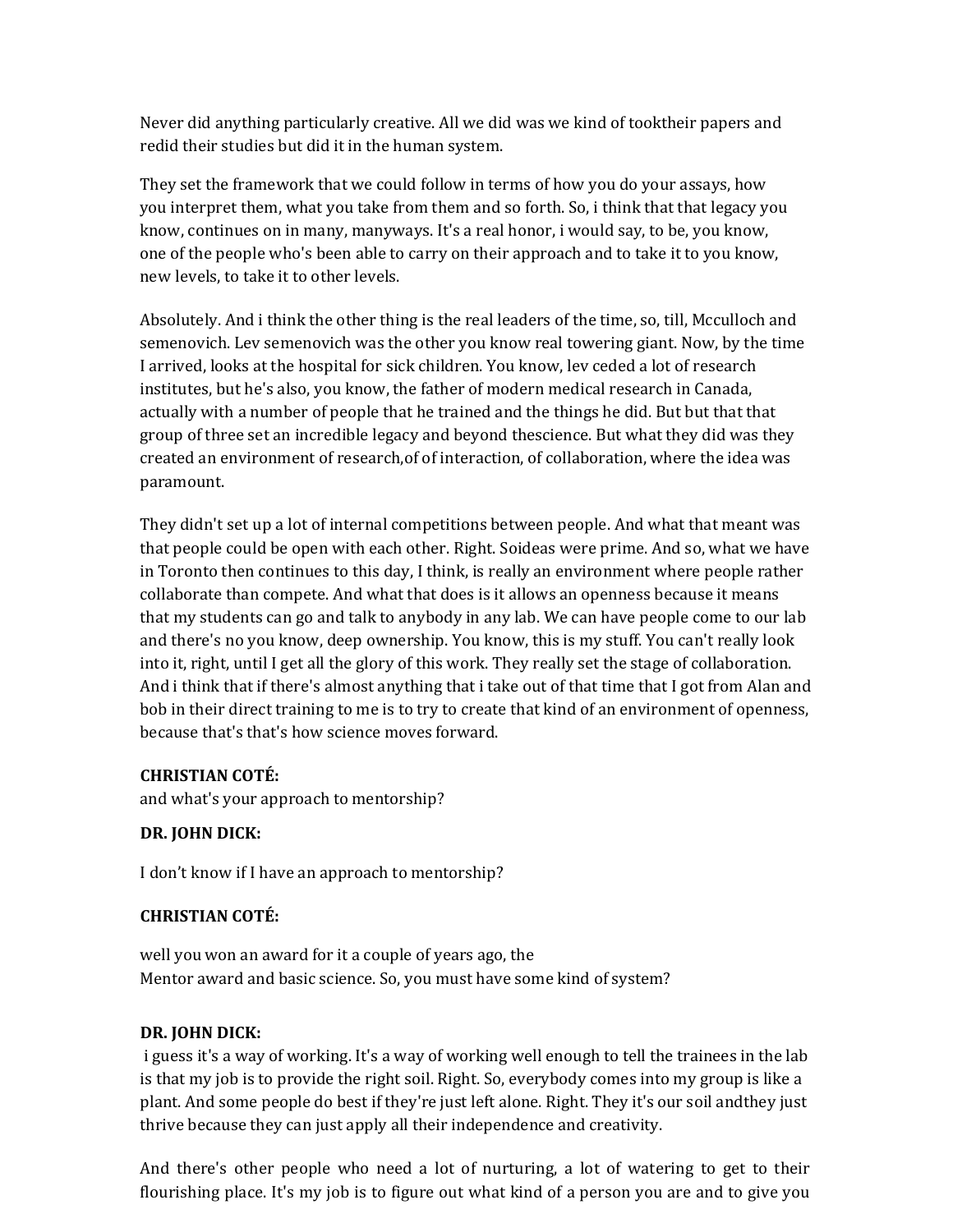the kind of environment. I guess perhaps what that really speaks to is the individualistic approach and the approach that i want to drive people towards independence, which means mostly leaving them alone. So you know, my job is to give them money to do the research that they can and the kind of broad guidance and challenge ideas to create an environment where everybody comes in with their own talents and so forth, but nobody knows exactly what they want to do or where they're going or what data means.

You can get data, but what does it mean? We throw that into a crucible and it's like, you know, what rises out is the phoenix, right? Everybody throws in their own thing. But what comes out is something more than what any one person is throwing in. And so, it's this crucible of ideas. Andmost of the advances that we've had in our group have not come from targeted or planned research. Yes, there's some directional let's do thisexperiment because it follows from that experiment and the methodological way of going forward. But at the end of the day, there's always the serendipitous findings. You know, the oh, why is the t cell positive here? Oh, well, maybe that, you know, it's taken us a while to figure out a common ancestor. Oh, well, you know, how do we go from here to here to here that it's taking the brainstorming of many, many people?

We also have this thing called the bear pit. If we have a top paper that comes out, you write it with the postdoc. I work on it with a trainee, but then we give it to everybody in the lab. And, you know, we basically say, let's tear this paper apart here like bears in the bear pit before we send it out to the journals and have reviewers do it for us. And what often comes out of that is we think we created the best paper, the most goldengem of a story, and the people look at it and tear it apart. But what comes out of that is new thinking, new approach. This paper means more than what your data is actually telling you or there's more insight into the data. And that only comes from people brainstorming and bringing their own ideas that then get honed and formed by interaction with yourother colleagues. Right. And so, to create that kind of crucible, i think isthe best kind of environment because it creates independence and and seeing where novelty comes in, advances how new science gets developed.

#### **CHRISTIAN COTÉ:**

you know, it's interesting when I look at your body of work and I don't know if I'm overstepping, but it seems like you hit a home run practically every time you set your mind to a problem. Have you everexperienced failure?

## **DR. JOHN DICK:**

my, my PhD was was just a lesson in failure. Right. It it was areally, really tough PhD. And what i learned my PhD was fortitude, working on a project for months and months and months, coming in on a Monday morning, reading out the data and realizing that it all failed and on Tuesday morning had to start all over again.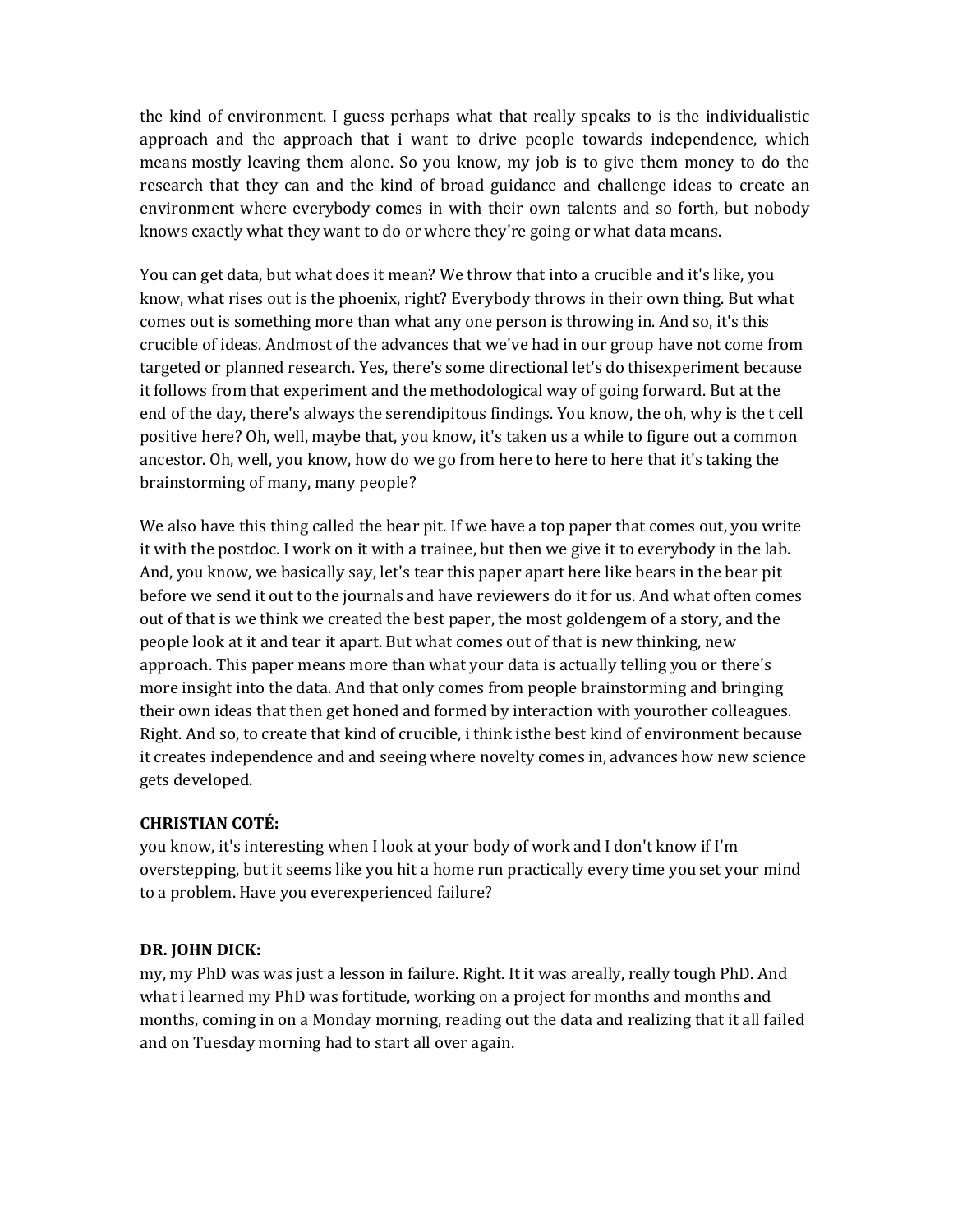## **CHRISTIAN COTÉ:**

Because we're not taught how to deal with failure. Howdo you navigate challenges and setbacks and dead ends?

## **DR. JOHN DICK:**

part of it is patience in some ways, you know, there's no baddata, everybody has a hypothesis. You set up your experiment to get a result and you don't get the result that you anticipate. And you do it again and you don't get the result you anticipate and you do it again. So, on the one hand, you know, if I put bleach in my tubes and I didn't get a result, I mean, that's one kind of answer, right?

I mean, I screwed up the wrong reagent was in there or whatever, but it was a welldesigned experiment. Well, controlled. Everything works. I just didn't get the answer that I wanted. It means that my understandingof what I think is going on isn't mature enough. It's not clear enough. Butin the future, that data might be valuable and interpretable if I know more about what's going on.

So, failure you know, needs to be looked at in sort of a longer time frame. I mean, yes, it's clear that there are some directions of experiments that don't work, and particularly you invest a lot in them, particularly trainee's career that underlies that. I always try to get my trainees to have kind of a high risk, high yield project, but then kind of a lower risk, more guaranteed project that you can always fall back on. And so sometimes, in fact, many cases, the primary project that they cameto my lab said, i'm going to start this project, the ones they left with thatgot them their papers and their career are actually these side projects that turned out to be more interesting and generate more novel data than other kinds.

## **CHRISTIAN COTÉ:**

how do you reconcile the urgency of coming up with better treatments and cures for patients with the time that sciencetakes, the research takes?

# **DR. JOHN DICK:**

often the simplistic approach is to try to you know, targetcancers. For example, you know, when gene sequencing came forward, you know, everybody is going to sequence tumors. And that was going togive us insight into what kind of drugs you know, we could give those people. But by taking kind of a single cell approach, looking at the tumoras a community of of single cells, some are stem cells, some have these mutations or those mutations. What that leads to the idea is that tumorsare much more complex than just simple. You know, I can sequence a tumor and then give it a drug because it has a kinase mutation and I'm going to give a kinase drug.

Well, yes, but maybe the stem cell doesn't have that mutation, or it has that mutation but has another one and it can survive. So, the problem is bigger, cancer is a difficult problem and it takes time to recognize whatthe advances are you know, and to move them forward. There has been you know, remarkable advances that have come forward just in the lastyou know, 10 years, five years, the advances technology, the gene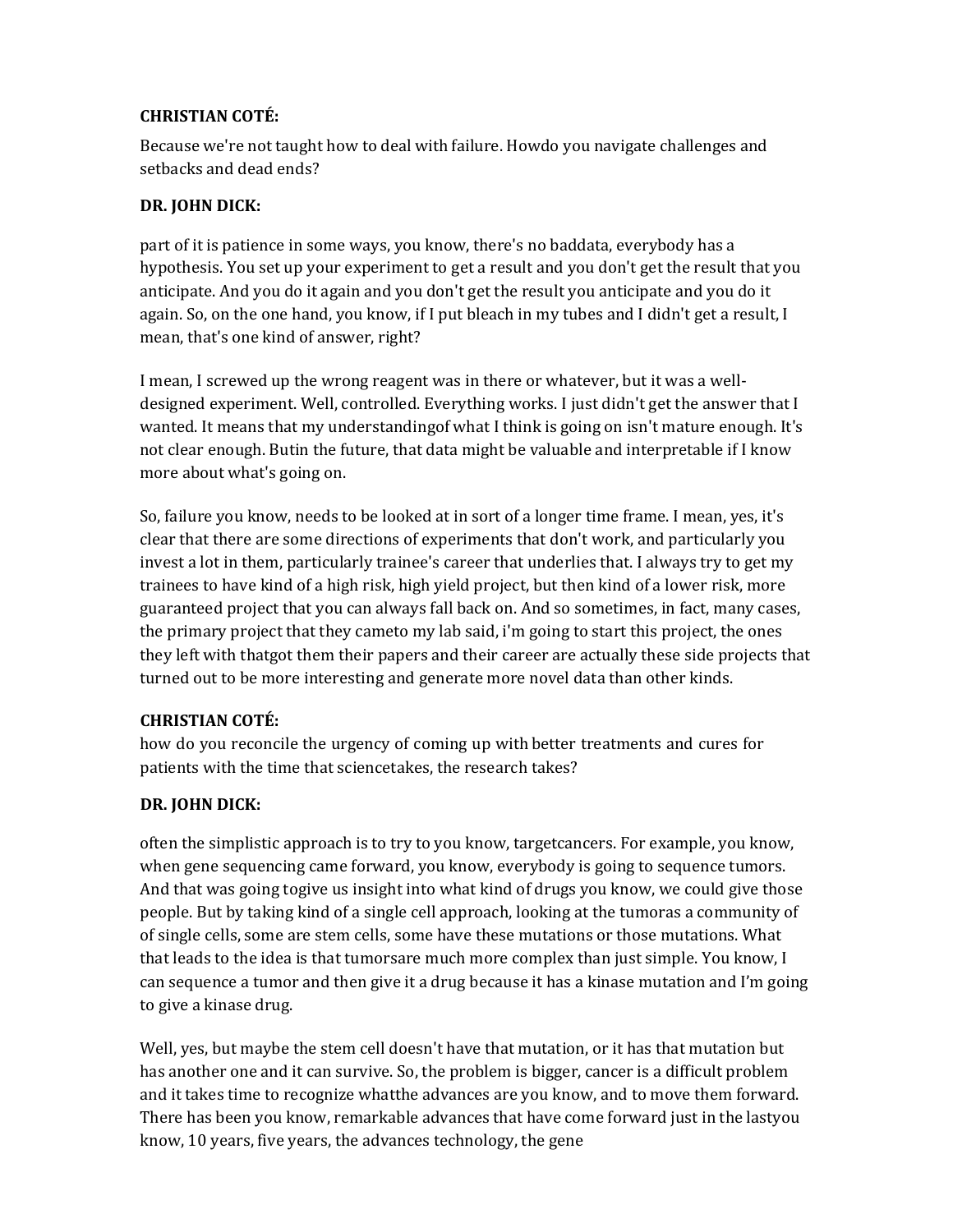Sequencing and the cost of it, the speed of it now being able to genetically interrogate by crispr and other methods, everything is moving you know, much faster and there is much faster progress beingmade. You know, in terms of moving basic findings into the clinic, you know, how do you reconcile the time of science with the need? I mean, itjust it spurs us on to continue to do what we need to do.

You know, I think that, you know, as I told you in my career, you know, i mean, for a large part of your career, you're building your career. You're driven by the complexity of the puzzle. But it's a scientific puzzle, I think, as I've come to realize that our research actually has importance not just to the community field, but to the broader field that has spurred on the idea that there is a necessity for us to do the work that we're doing. The field needs to hear our views you know, our research and bring it in to their thinking and their conception of their particular tumor type, for example.

And so, you know, it's one of the reasons that i you know, speak a lot around the world at different conferences, in different venues to try to, you know, get people to see how our research direction is taking, whether it has applications to to their own work, which is not to say that our thinking is static. Right. I mean, my thinking on cancer stem cellshas changed a lot over the years in terms of this being a really hard- wired state. But there's other kinds of tumors where it's a much more influenced state. The environment can influence the stem, the state of cells. And so, I'm hopefully adaptable to data. Right. I mean, science should be data driven, not based on anybody's opinion or you know, theirown ego or whatever. You should always be prepared to have your own thinking challenged and shown to be wrong with the next bit of data that comes forward.

#### **CHRISTIAN COTÉ:**

Are you hopeful in terms of, again, coming back to thepatient impacting patients?

#### **DR. JOHN DICK:**

Very hopeful. We're on the cusp of, yes, cancer is a tough problem, but but we are on the cusp, I think, of really bringing together big changes in technology that are really bearing fruit. And we're already seeing it. I mean, you know, there I mean, with immunotherapy, right. So. Taking lethal, you know, malignant melanoma, that was a death sentence and seeing that there are at least subsets of patients that arebeing, you know, really care is being transformed, whose life is being extended, you know, cure, ok, but, you know, if you can take a lethal disease and extend lifespan, quality of life for a decade or more, that's you know, that's an important thing. Rather than saying that every last cancer cell is gone from my body, but I've actually changed its impact.

These are all you know, really important advances. You know, there's adisease or actually the poster child for targeted therapy was called chronic myeloid leukemia caused by a translocation. And it causes a kinase or a gene that functions in the cell to become overactive. And a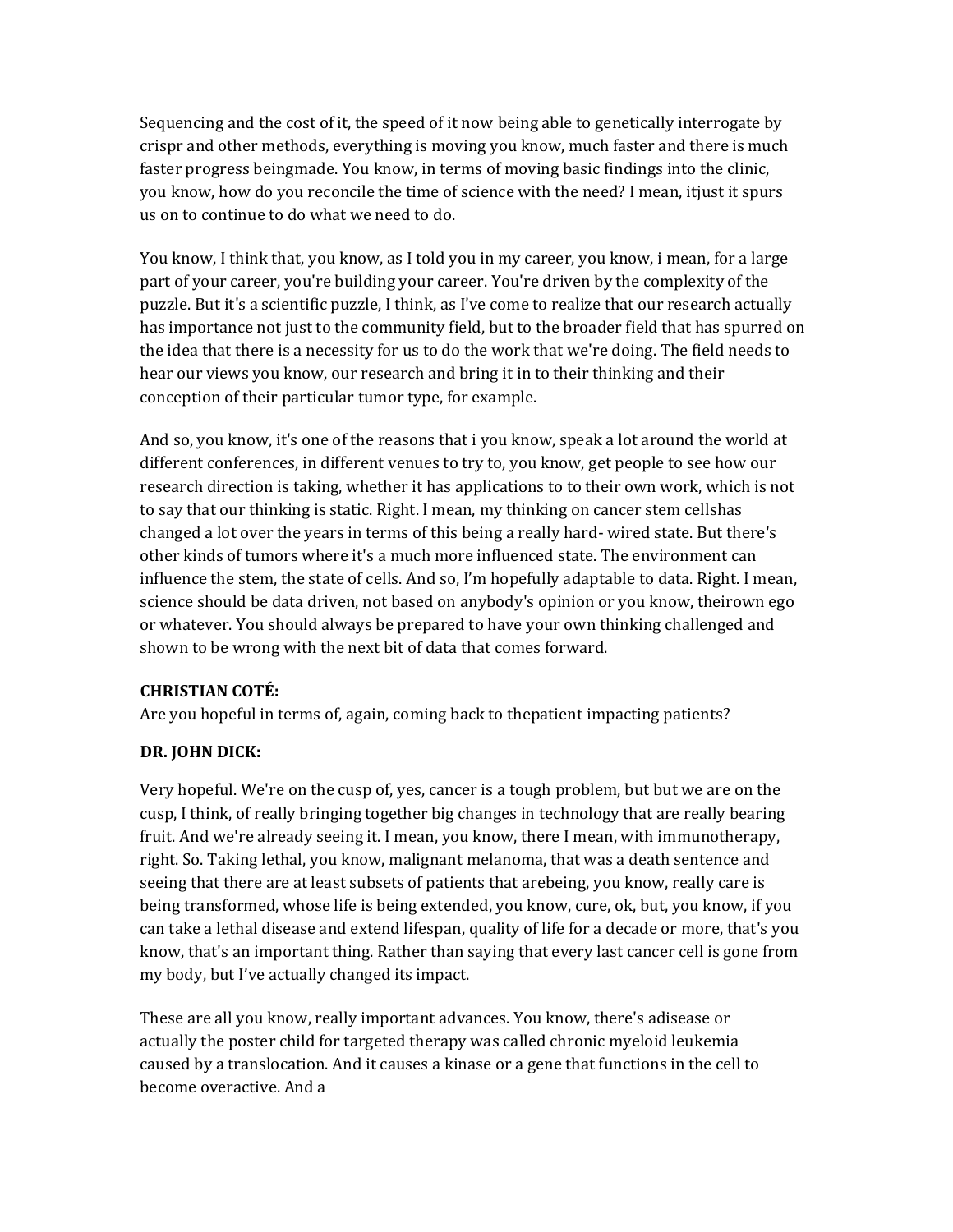Drug was developed for that, you know, and so it's the drug that turnedout to take this you know, really lethal disease and make it a chronic disease. If you sample those people, you can still find cancer cells in them, but they're held in check. They're held in control. And people can stay in that state for a decade or more. So that's an advance. And then, you know, you can think what the next kind of approach to try to get those last cancer cells off. So, i think, you know, the idea of a cancer cure needs to be not mitigated but needs to be sort of broadened out tothink about cancer control as well.

### **CHRISTIAN COTÉ:**

I hope you don't mind me saying, john, you are of retirement age. You're entering your fifth decade as a researcher. Youhave four grandchildren. Have you thought at all about your legacy?

### **DR. JOHN DICK:**

i don't know. I don't really think about legacy persay. I mean, we've a lot of interesting problems that we're working on. It's hardto imagine walking away from it. Right. And we're on that like, you know, the some of the research that I mentioned to you, the advances we've made in the last five years, thinking about prevention. We went from the very first finding to 2014 to 2019, coming up with a strategy that actuallyleads to that possibility. That's an exciting, remarkable thing. I'm surrounded by an amazing set of trainees. They're stimulating all the time. They're way smarter than I am. And it's just a charge to hear about new data going forward, to think about what the next steps might be, to work with people, to brainstorm with them as to what next steps are.

The only maddening part is to the desperate search to always get money.Researchers is a big enterprise. And the funding. I would argue that you know, perhaps our research has probably been the most impactful in thelast five years, but it's probably also been the period where it's been the most difficult to actually keep the lab funded to the extent that it has. So are our mechanisms for funding research are in a lot of strain, I would say, and that is you know, taking way too much of my time away from thinking about these other more important things. So, if there's anything that's going to prompt me to either slow down or whatever, it'sthe ever present need to keep the ship fueled with getting grants and writing grants and so forth.

#### **CHRISTIAN COTÉ:**

i think i know the answer to this. But there's an old saying,people don't buy what you do, they buy why you do it. Why? Why do you do what you do?

#### **DR. JOHN DICK:**

it goes back to what I said earlier. There is overwhelming need for this kind of research to go forward. I think it's important. I think it has value to create the next rounds of, you know, therapies andcures and approaches. But it's a really interesting puzzle. You know, i have to say, what stimulates me is equal parts of both of those. It's a remarkable thing, right? Somebody pays me a salary to follow my own nose. I can run my own lab whatever way i want. It just has to be successful. And that's a remarkable thing.